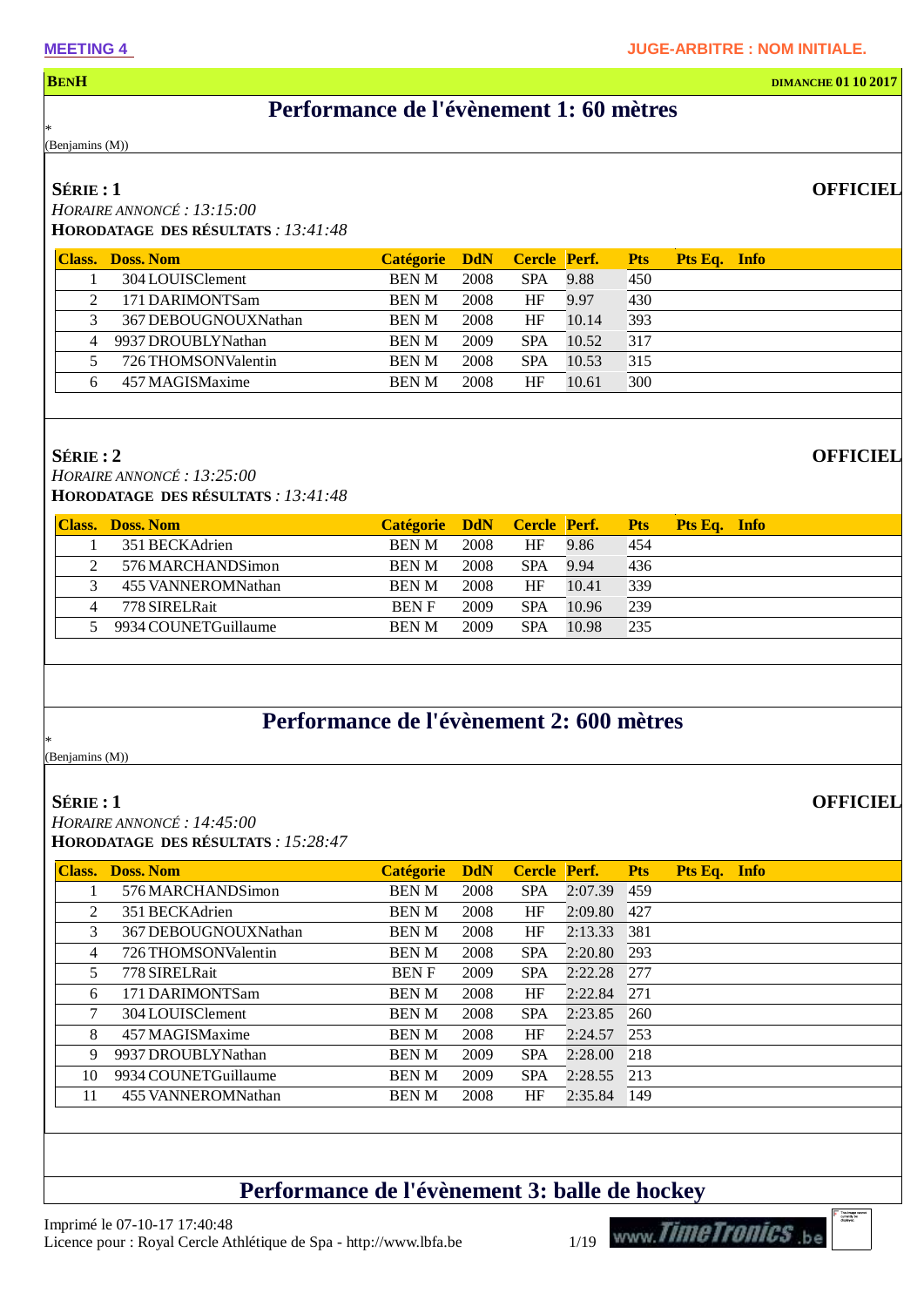**GROUPE : 1**

*HORAIRE ANNONCÉ : 13:45:00* **HORODATAGE DES RÉSULTATS** *: 14:14:38*

| <b>Class.</b>  | <b>Doss, Nom</b>     | <b>Catégorie</b> | <b>DdN</b> | Cercle Perf. |                   | <b>Pts</b> | Pts Eq. Info |  |
|----------------|----------------------|------------------|------------|--------------|-------------------|------------|--------------|--|
|                | 351 BECKAdrien       | <b>BEN M</b>     | 2008       | HF           | 27m79             | 251        |              |  |
| 2              | 304 LOUISClement     | <b>BEN M</b>     | 2008       | <b>SPA</b>   | 26m49             | 234        |              |  |
| 3              | 726 THOMSONValentin  | <b>BEN M</b>     | 2008       | <b>SPA</b>   | 21m95             | 176        |              |  |
| $\overline{4}$ | 778 SIRELRait        | <b>BENF</b>      | 2009       | <b>SPA</b>   | 20m <sub>59</sub> | 159        |              |  |
| 5              | 171 DARIMONTSam      | <b>BEN M</b>     | 2008       | HF           | 18m40             | 131        |              |  |
| 6              | 455 VANNEROMNathan   | <b>BEN M</b>     | 2008       | HF           | 17m17             | 116        |              |  |
| 7              | 576 MARCHANDSimon    | <b>BEN M</b>     | 2008       | <b>SPA</b>   | 16m90             | 113        |              |  |
| 8              | 457 MAGISMaxime      | <b>BEN M</b>     | 2008       | HF           | 15m38             | 94         |              |  |
| 9              | 367 DEBOUGNOUXNathan | <b>BEN M</b>     | 2008       | HF           | 15m38             | 94         |              |  |
| 10             | 9934 COUNETGuillaume | <b>BEN M</b>     | 2009       | <b>SPA</b>   | 15m18             | 91         |              |  |
| 11             | 9937 DROUBLYNathan   | <b>BEN M</b>     | 2009       | <b>SPA</b>   | 9m53              | 22         |              |  |

\*

**B**ENF **DIMANCHE 01 10 2017** 

**OFFICIEL**

**OFFICIEL**

# **Performance de l'évènement 4: 60 mètres**

(Benjamines (F))

#### **SÉRIE : 1**

*HORAIRE ANNONCÉ : 13:00:00* **HORODATAGE DES RÉSULTATS** *: 13:42:08*

| <b>Class.</b>  | Doss. Nom           | <b>Catégorie</b> | <b>DdN</b> | Cercle Perf. |       | <b>Pts</b> | Pts Eq. Info |  |
|----------------|---------------------|------------------|------------|--------------|-------|------------|--------------|--|
|                | 782 LESENFANTSLena  | <b>BENF</b>      | 2009       | <b>SPA</b>   | 10.03 | 417        |              |  |
| 2              | 107 GARSOUXEden     | <b>BENF</b>      | 2008       | <b>SPA</b>   | 10.14 | 393        |              |  |
|                | 9930 WINKINVincent  | <b>BENF</b>      | 2008       | <b>SPA</b>   | 10.17 | 387        |              |  |
| $\overline{4}$ | 108 EVRARDLucie     | <b>BENF</b>      | 2008       | <b>SPA</b>   | 10.52 | 317        |              |  |
|                | 84 ASAMelis         | <b>BENF</b>      | 2008       | <b>HERV</b>  | 10.73 | 279        |              |  |
| 6              | 403 GABRIEL Justine | <b>BENF</b>      | 2009       | HF           | 11.56 | 148        |              |  |
|                | 38 MARITANOCoraline | <b>BENF</b>      | 2009       | HF           | 11.62 | 140        |              |  |
|                |                     |                  |            |              |       |            |              |  |

#### **SÉRIE : 2**

*HORAIRE ANNONCÉ : 13:10:00*

**HORODATAGE DES RÉSULTATS** *: 13:42:08*

| Class. | <b>Doss, Nom</b>         | <b>Catégorie</b> | <b>DdN</b> | Cercle Perf.      |       | <b>Pts</b> | Pts Eq. Info |  |
|--------|--------------------------|------------------|------------|-------------------|-------|------------|--------------|--|
|        | 507 BOUCHOMSEleonore     | <b>BENF</b>      | 2008       | <b>SPA</b>        | 10.08 | 406        |              |  |
|        | 9938 KITOKOKimya Zauriya | <b>BENF</b>      | 2009       | HF                | 10.29 | 363        |              |  |
|        | 8 SEREXHELone            | <b>BENF</b>      | 2008       | <b>MALM</b> 10.43 |       | 335        |              |  |
| 4      | 81 DURUSasha             | <b>BENF</b>      | 2008       | <b>HERV</b> 11.42 |       | 167        |              |  |
|        | 645 COLLARDMalia         | <b>BENF</b>      | 2009       | <b>SPA</b>        | 11.89 | 106        |              |  |
| 6      | 231 MESTREZSoline        | <b>BENF</b>      | 2009       | HF                | 12.31 | 62         |              |  |
|        |                          |                  |            |                   |       |            |              |  |
|        |                          |                  |            |                   |       |            |              |  |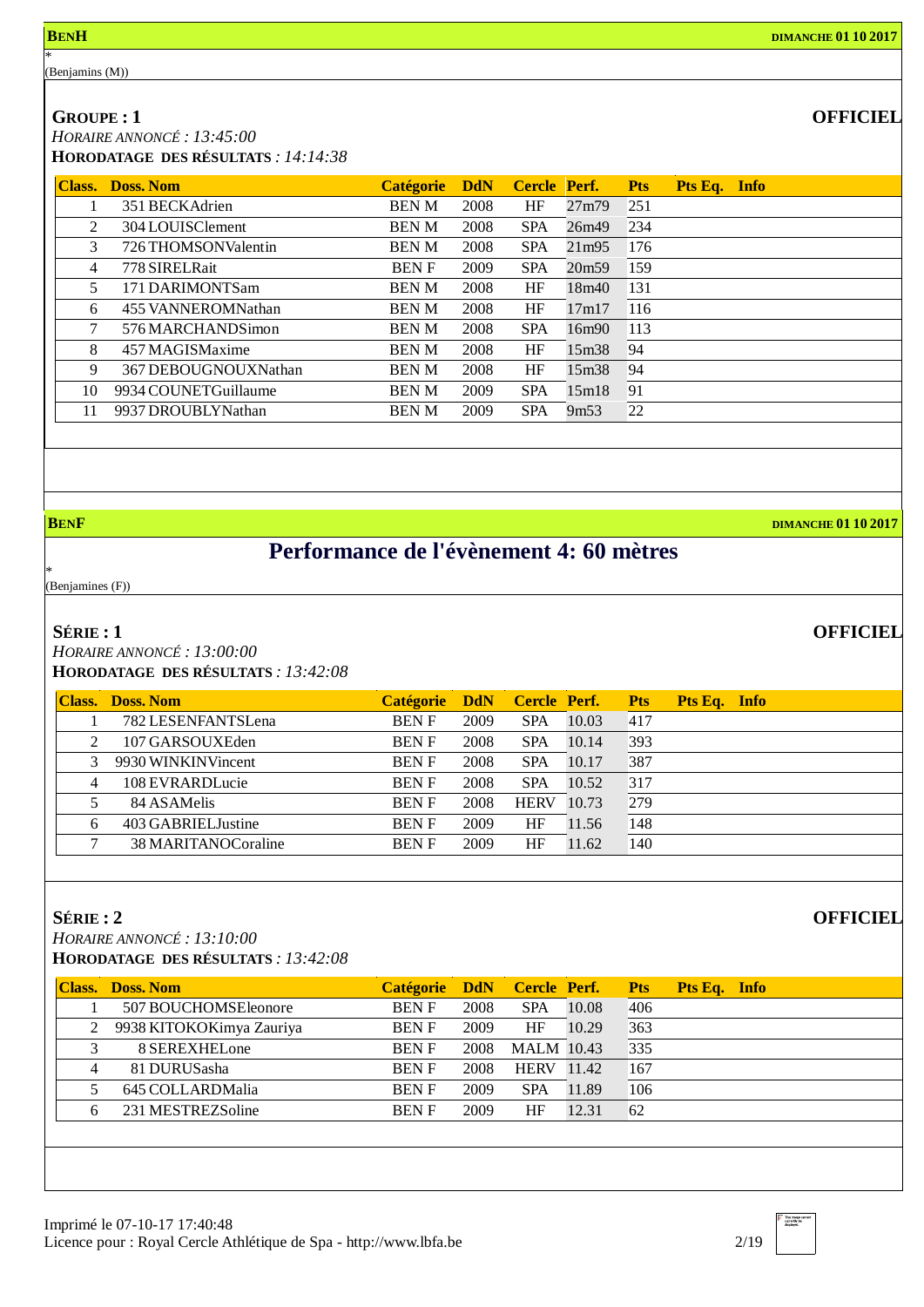**OFFICIEL**

### **Performance de l'évènement 5: 600 mètres**

\* (Benjamines (F))

#### **SÉRIE : 1**

*HORAIRE ANNONCÉ : 14:30:00* **HORODATAGE DES RÉSULTATS** *: 15:33:30*

| <b>Class.</b> | <b>Doss, Nom</b>         | <b>Catégorie</b> | <b>DdN</b> | <b>Cercle Perf.</b> |            | <b>Pts</b> | Pts Eq. Info |  |
|---------------|--------------------------|------------------|------------|---------------------|------------|------------|--------------|--|
|               | 782 LESENFANTSLena       | <b>BENF</b>      | 2009       | SPA                 | 2:14.5     | 367        |              |  |
| 2             | 8 SEREXHELone            | <b>BENF</b>      | 2008       | <b>MALM</b> 2:22.2  |            | 278        |              |  |
| 3             | 9938 KITOKOKimya Zauriya | <b>BENF</b>      | 2009       | HF                  | 2:26.2     | 236        |              |  |
| 4             | 107 GARSOUXEden          | <b>BENF</b>      | 2008       | <b>SPA</b>          | 2:28.6     | 213        |              |  |
| 5             | 9930 WINKINManon         | <b>BENF</b>      | 2008       | HF                  | 2:29.7     | 202        |              |  |
| 6             | 108 EVRARDLucie          | <b>BENF</b>      | 2008       | <b>SPA</b>          | 2:31.2     | 188        |              |  |
| 7             | 84 ASAMelis              | <b>BENF</b>      | 2008       | <b>HERV</b>         | 2:33.1     | 172        |              |  |
| 8             | 231 MESTREZSoline        | <b>BENF</b>      | 2009       | HF                  | 2:41.4     | 107        |              |  |
| 9             | 38 MARITANOCoraline      | <b>BENF</b>      | 2009       | HF                  | 3:00.4     | 14         |              |  |
|               | 81 DURUSasha             | <b>BENF</b>      | 2008       | <b>HERV</b>         | 2:28.2     | 216        |              |  |
|               | 403 GABRIEL Justine      | <b>BENF</b>      | 2009       | HF                  | 2:31.1     | 189        |              |  |
|               | 645 COLLARDMalia         | <b>BENF</b>      | 2009       | <b>SPA</b>          | <b>DNS</b> | $\Omega$   |              |  |
|               | 507 BOUCHOMSEleonore     | <b>BENF</b>      | 2008       | <b>SPA</b>          | 2:34.6     | 159        |              |  |
|               |                          |                  |            |                     |            |            |              |  |

# **Performance de l'évènement 6: saut en hauteur**

\* (Benjamines (F))

**GROUPE : 1**

*HORAIRE ANNONCÉ : 13:30:00* **HORODATAGE DES RÉSULTATS** *: 14:41:37*

| <b>Class.</b>  | <b>Doss, Nom</b>         | <b>Catégorie</b> | <b>DdN</b> | Cercle Perf. |                   | <b>Pts</b> | Pts Eq. Info |  |
|----------------|--------------------------|------------------|------------|--------------|-------------------|------------|--------------|--|
|                | 9930 WINKINManon         | <b>BENF</b>      | 2008       | HF           | 1m14              | 314        |              |  |
| 2              | 782 LESENFANTSLena       | <b>BENF</b>      | 2009       | <b>SPA</b>   | 1 <sub>m</sub> 08 | 261        |              |  |
| 3              | 8 SEREXHELone            | <b>BENF</b>      | 2008       | $MALM$ 1m00  |                   | 194        |              |  |
| 4              | 81 DURUSasha             | <b>BENF</b>      | 2008       | <b>HERV</b>  | 0 <sub>m</sub> 95 | 156        |              |  |
| $\overline{4}$ | 9938 KITOKOKimya Zauriya | <b>BENF</b>      | 2009       | HF           | 0 <sub>m</sub> 95 | 156        |              |  |
| 6              | 107 GARSOUXEden          | <b>BENF</b>      | 2008       | <b>SPA</b>   | 0 <sub>m90</sub>  | 119        |              |  |
| 7              | 507 BOUCHOMSEleonore     | <b>BENF</b>      | 2008       | <b>SPA</b>   | 0 <sub>m90</sub>  | 119        |              |  |
| 8              | 38 MARITANOCoraline      | <b>BENF</b>      | 2009       | HF           | 0 <sub>m90</sub>  | 119        |              |  |
| 9              | 108 EVRARDLucie          | <b>BENF</b>      | 2008       | <b>SPA</b>   | 0 <sub>m85</sub>  | 86         |              |  |
| 10             | 84 ASAMelis              | <b>BENF</b>      | 2008       | <b>HERV</b>  | 0 <sub>m85</sub>  | 86         |              |  |
| 11             | 403 GABRIEL Justine      | <b>BENF</b>      | 2009       | HF           | 0 <sub>m80</sub>  | 55         |              |  |
|                | 645 COLLARDMalia         | <b>BENF</b>      | 2009       | <b>SPA</b>   | <b>DNS</b>        | 0          |              |  |

**PUPH DIMANCHE 01 10 2017**

### **Performance de l'évènement 7: 1000 mètres**

\* (Pupilles (M))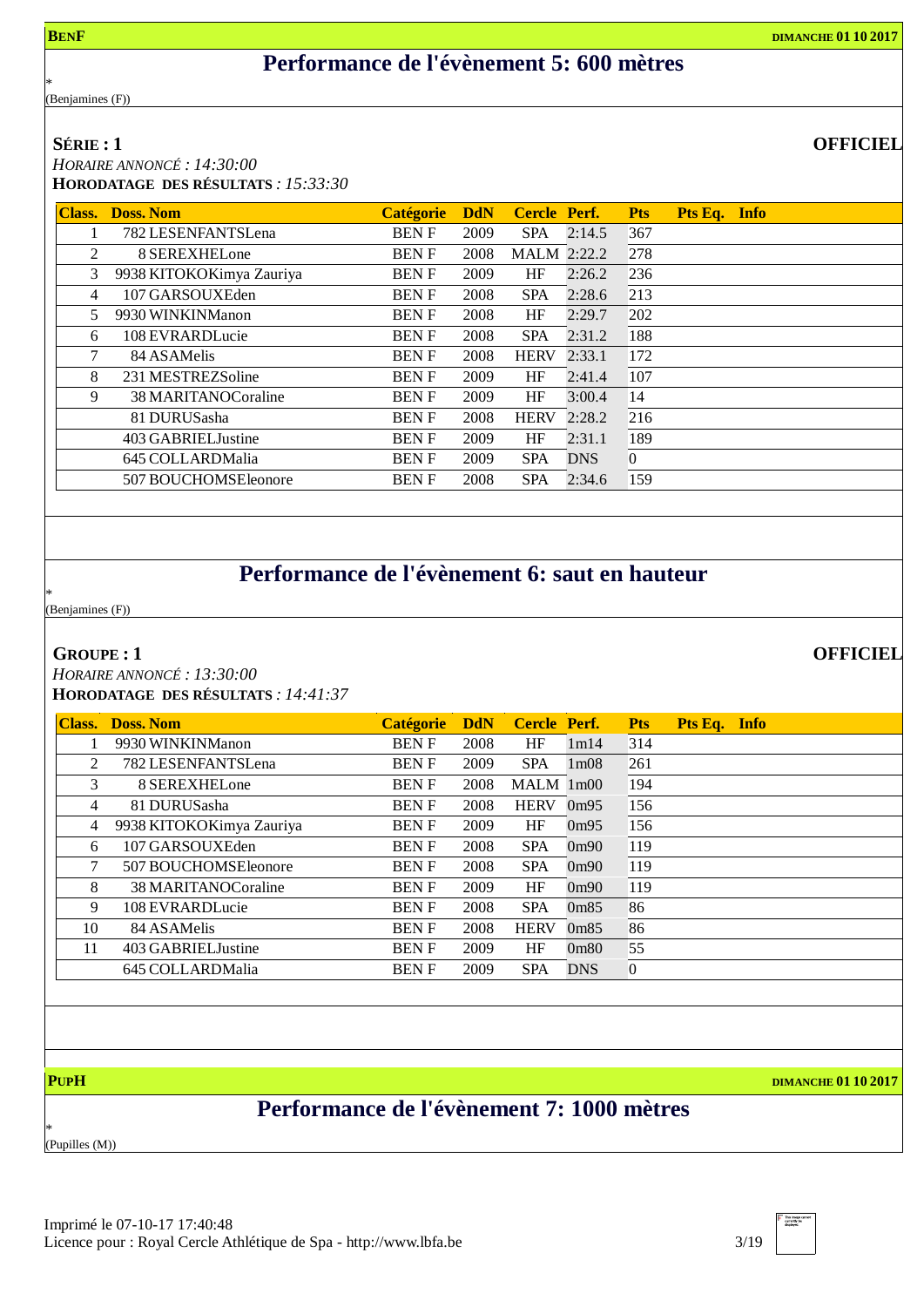### **SÉRIE : 1**

*HORAIRE ANNONCÉ : 15:00:00*

**HORODATAGE DES RÉSULTATS** *: 16:28:08*

| <b>Class.</b> | <b>Doss. Nom</b>     | <b>Catégorie</b> | <b>DdN</b> | Cercle Perf. |              | <b>Pts</b>     | Pts Eq. Info |  |
|---------------|----------------------|------------------|------------|--------------|--------------|----------------|--------------|--|
|               | 2491 DAUCHATCyril    | PUP <sub>M</sub> | 2006       | HF           | 3:25.92      | 663            |              |  |
| 2             | 2631 PEETERSLucien   | PUP <sub>M</sub> | 2006       | <b>SPA</b>   | 3:30.55      | 622            |              |  |
| 3             | 3164 LEMAIRENoah     | PUP <sub>M</sub> | 2007       | HF           | 3:32.30      | 607            |              |  |
| 4             | 2487 WITWROUWMaxence | PUP <sub>M</sub> | 2007       | HF           | 3:46.01      | 494            |              |  |
| 5             | 2489 DELBUSHAYENoé   | PUP <sub>M</sub> | 2007       | HF           | 3:48.47      | 475            |              |  |
| 6             | 2647 RENSONNETSamuel | PUP <sub>M</sub> | 2006       | HF           | 3:53.20      | 440            |              |  |
|               | 2906 REULLouis       | PUP <sub>M</sub> | 2006       | HF           | 3:55.40      | 423            |              |  |
| 8             | 2595 GARSOUXClement  | PUP <sub>M</sub> | 2006       | <b>SPA</b>   | 3:56.26      | 417            |              |  |
| 9             | 2419 CHRISTIANTheo   | PUP <sub>M</sub> | 2006       |              | MALM 3:59.22 | 396            |              |  |
| 10            | 9939 PEREIRAPablo    | PUP <sub>M</sub> | 2007       |              | MALM 4:00.17 | 389            |              |  |
| 11            | 2576 PROVOOSTAloys   | PUP <sub>M</sub> | 2007       | <b>HERV</b>  | 4:08.66      | 332            |              |  |
| 12            | 3206 CHRISTIANTom    | PUP <sub>M</sub> | 2006       |              | MALM 4:15.05 | 292            |              |  |
| 13            | 2871 LIÉGEOISMatéo   | PUP <sub>M</sub> | 2007       | <b>SPA</b>   | 4:15.92      | 287            |              |  |
| 14            | 2633 HAVARDFlorian   | PUP <sub>M</sub> | 2007       | <b>SPA</b>   | 4:24.02      | 239            |              |  |
| 15            | 2624 PIREOscar       | PUP <sub>M</sub> | 2007       | <b>BBS</b>   | 4:29.47      | 210            |              |  |
| 18            | 2471 COUNETRomain    | PUP <sub>M</sub> | 2007       | <b>SPA</b>   | 4:30.37      | 205            |              |  |
|               | 2766 MESTREZVirgil   | PUP <sub>M</sub> | 2006       | HF           | <b>DNS</b>   | $\overline{0}$ |              |  |
|               | 9932 LEJEUNEAntoine  | PUP <sub>M</sub> | 2007       | <b>SPA</b>   | <b>DNS</b>   | $\overline{0}$ |              |  |

# **Performance de l'évènement 8: saut en longueur sv**

\* (Pupilles (M))

#### **GROUPE : 1**

*HORAIRE ANNONCÉ : 14:00:00* **HORODATAGE DES RÉSULTATS** *: 14:53:14*

| <b>Class.</b>  | <b>Doss. Nom</b>     | <b>Catégorie</b> | <b>DdN</b> | Cercle Perf. |           | <b>Pts</b>       | Pts Eq. Info |  |
|----------------|----------------------|------------------|------------|--------------|-----------|------------------|--------------|--|
| 1              | 2491 DAUCHATCyril    | PUP <sub>M</sub> | 2006       | HF           | 4m35      | 441              |              |  |
| $\mathfrak{D}$ | 2487 WITWROUWMaxence | PUP <sub>M</sub> | 2007       | HF           | 4m00      | 354              |              |  |
| 3              | 2595 GARSOUXClement  | PUP <sub>M</sub> | 2006       | SPA          | 3m88      | 326              |              |  |
| 4              | 2489 DELBUSHAYENoé   | PUP <sub>M</sub> | 2007       | HF           | 3m71      | 287              |              |  |
| 5              | 2766 MESTREZVirgil   | PUP <sub>M</sub> | 2006       | HF           | 3m69      | 283              |              |  |
| 6              | 2567 WOUTERS Antoine | PUP <sub>M</sub> | 2007       | <b>HERV</b>  | 3m31      | 201              |              |  |
| 7              | 3206 CHRISTIANTom    | PUP <sub>M</sub> | 2006       | $MALM$ 3m30  |           | 199              |              |  |
| 8              | 2906 REULLouis       | PUP <sub>M</sub> | 2006       | HF           | 3m24      | 187              |              |  |
| 9              | 9939 PEREIRAPablo    | PUP <sub>M</sub> | 2007       | MALM 3m23    |           | 185              |              |  |
| 10             | 9932 LEJEUNEAntoine  | PUP <sub>M</sub> | 2007       | <b>SPA</b>   | 3m16      | 171              |              |  |
| 11             | 3164 LEMAIRENoah     | PUP <sub>M</sub> | 2007       | HF           | 3m07      | 154              |              |  |
| 12             | 2631 PEETERSLucien   | PUP <sub>M</sub> | 2006       | <b>SPA</b>   | 3m01      | 143              |              |  |
| 13             | 2576 PROVOOSTAloys   | PUP <sub>M</sub> | 2007       | <b>HERV</b>  | 2m87      | 118              |              |  |
| 14             | 2419 CHRISTIANTheo   | PUP M            | 2006       | MALM 2m85    |           | 115              |              |  |
| 15             | 2471 COUNETRomain    | PUP <sub>M</sub> | 2007       | <b>SPA</b>   | 2m81      | 108              |              |  |
| 15             | 2624 PIREOscar       | PUP <sub>M</sub> | 2007       | <b>BBS</b>   | 2m81      | 108              |              |  |
| 17             | 2871 LIÉGEOISMatéo   | PUP <sub>M</sub> | 2007       | <b>SPA</b>   | 2m67      | 85               |              |  |
| 18             | 2633 HAVARDFlorian   | PUP <sub>M</sub> | 2007       | <b>SPA</b>   | 2m09      | 11               |              |  |
|                | 2647 RENSONNETSamuel | PUP M            | 2006       | HF           | <b>NM</b> | $\boldsymbol{0}$ |              |  |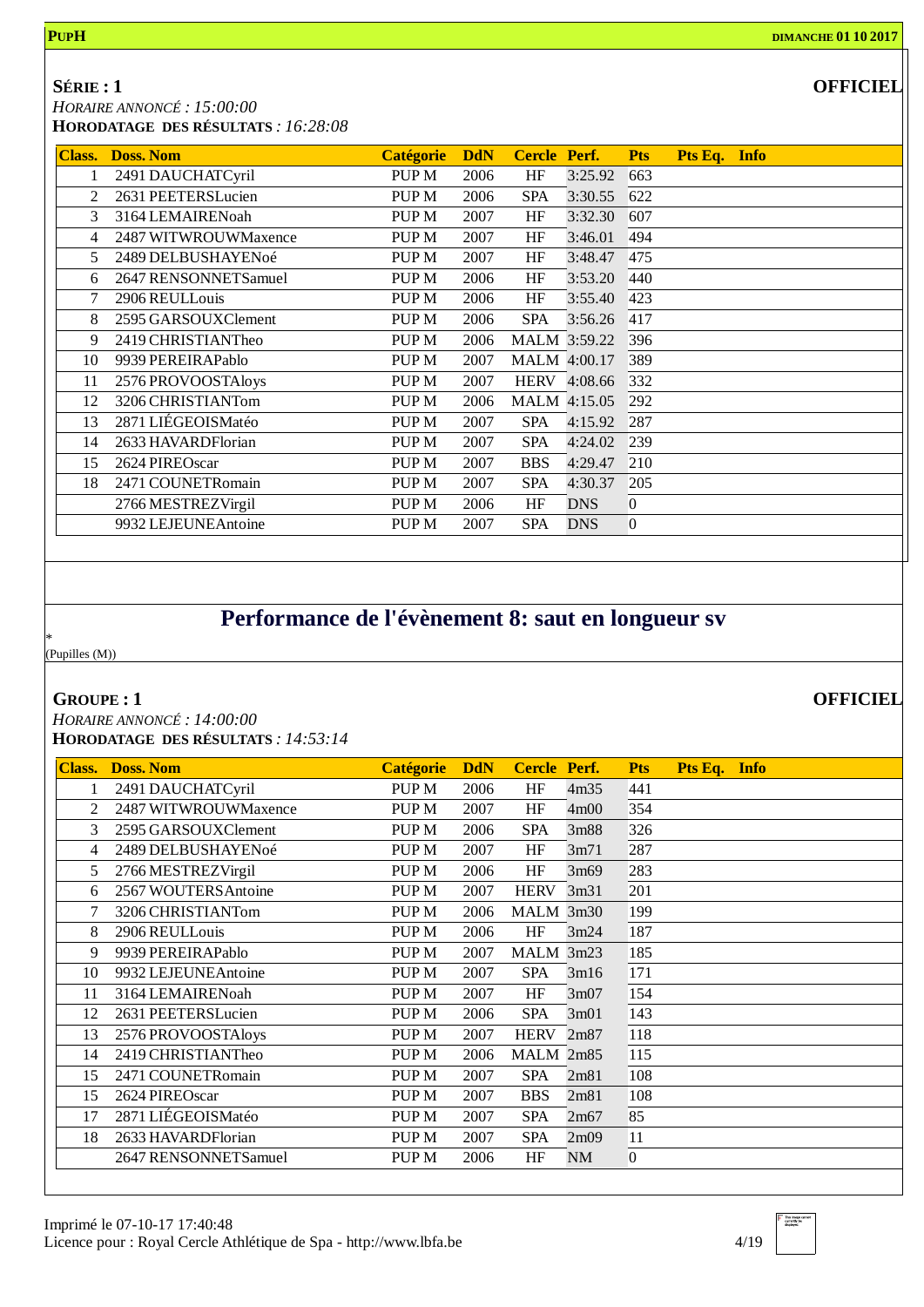## **Performance de l'évènement 9: lancer du disque 0,600kg**

\* (Pupilles (M))

#### **GROUPE : 1**

*HORAIRE ANNONCÉ : 13:00:00* **HORODATAGE DES RÉSULTATS** *: 14:02:51*

| <b>Class.</b> | <b>Doss, Nom</b>     | <b>Catégorie</b> | <b>DdN</b> | Cercle Perf.      |                   | <b>Pts</b> | Pts Eq. Info |  |
|---------------|----------------------|------------------|------------|-------------------|-------------------|------------|--------------|--|
|               | 2487 WITWROUWMaxence | PUP <sub>M</sub> | 2007       | HF                | 25m37             | 406        |              |  |
| 2             | 2766 MESTREZVirgil   | PUP <sub>M</sub> | 2006       | HF                | 24m80             | 394        |              |  |
| 3             | 2491 DAUCHATCyril    | PUP M            | 2006       | HF                | 24m65             | 391        |              |  |
| 4             | 2595 GARSOUXClement  | PUP M            | 2006       | <b>SPA</b>        | 18m28             | 260        |              |  |
| 5             | 2647 RENSONNETSamuel | PUP <sub>M</sub> | 2006       | HF                | 15m18             | 199        |              |  |
| 6             | 2471 COUNETRomain    | PUP M            | 2007       | <b>SPA</b>        | 13m10             | 158        |              |  |
| 7             | 2489 DELBUSHAYENoé   | PUP <sub>M</sub> | 2007       | HF                | 12m79             | 152        |              |  |
| 8             | 2419 CHRISTIANTheo   | PUP M            | 2006       | <b>MALM</b> 12m71 |                   | 151        |              |  |
| 9             | 3164 LEMAIRENoah     | PUP M            | 2007       | HF                | 12m35             | 144        |              |  |
| 10            | 2631 PEETERSLucien   | PUP M            | 2006       | <b>SPA</b>        | 11 <sub>m98</sub> | 137        |              |  |
| 11            | 3206 CHRISTIANTom    | PUP <sub>M</sub> | 2006       | <b>MALM</b> 11m58 |                   | 129        |              |  |
| 12            | 9932 LEJEUNEAntoine  | PUP M            | 2007       | <b>SPA</b>        | 10m <sub>52</sub> | 110        |              |  |
| 13            | 2567 WOUTERS Antoine | PUP <sub>M</sub> | 2007       | <b>HERV</b>       | 10m47             | 109        |              |  |
| 14            | 2576 PROVOOSTAloys   | PUP <sub>M</sub> | 2007       | <b>HERV</b>       | 9m57              | 92         |              |  |
| 15            | 2624 PIREOscar       | PUP <sub>M</sub> | 2007       | <b>BBS</b>        | 8m97              | 81         |              |  |
| 16            | 2633 HAVARDFlorian   | PUP <sub>M</sub> | 2007       | <b>SPA</b>        | 8m76              | 77         |              |  |
| 17            | 2871 LIÉGEOISMatéo   | PUP M            | 2007       | <b>SPA</b>        | 6m77              | 42         |              |  |

**PUPF DIMANCHE 01 10 2017**

**OFFICIEL**

## **Performance de l'évènement 10: saut en longueur sv**

\* (Pupilles (F))

#### **GROUPE : 1**

*HORAIRE ANNONCÉ : 13:00:00* **HORODATAGE DES RÉSULTATS** *: 13:52:17*

| <b>Class.</b> | <b>Doss, Nom</b>        | <b>Catégorie</b> | <b>DdN</b> | <b>Cercle Perf.</b> |      | <b>Pts</b> | Pts Eq. Info |  |
|---------------|-------------------------|------------------|------------|---------------------|------|------------|--------------|--|
|               | 3271 BEKAERTCamille     | PUP F            | 2007       | HF                  | 3m68 | 280        |              |  |
| 2             | 3356 BONJEANEmy         | PUP F            | 2006       | <b>CAF</b>          | 3m61 | 265        |              |  |
| 3             | 2911 FOURNIER Anna      | PUP F            | 2006       | MALM 3m46           |      | 232        |              |  |
| 4             | 3024 KOLLEmilie         | PUP F            | 2006       | HERV 3m42           |      | 224        |              |  |
| 5             | 2912 MACKELSInes        | PUP F            | 2007       | $MALM$ 3m25         |      | 189        |              |  |
| 6             | 3218 VANOOSTHUYZEElyne  | PUP F            | 2007       | HF                  | 3m20 | 179        |              |  |
| 7             | 3258 PIROTTEÉloïse      | PUP F            | 2007       | $MALM$ 3m10         |      | 160        |              |  |
| 8             | 2910 DETHIERSophie      | PUP <sub>F</sub> | 2007       | $MALM$ 3m06         |      | 152        |              |  |
| 9             | 3241 VANSTEENKISTEMarie | PUP F            | 2007       | HF                  | 3m00 | 141        |              |  |
| 10            | 3641 COLLARDAlexia      | PUP F            | 2007       | <b>SPA</b>          | 2m99 | 139        |              |  |
| 11            | 9935 DELRONCHETess      | PUP F            | 2007       | HF                  | 2m96 | 134        |              |  |
| 12            | 8640 SIRELLiisa         | PUP F            | 2007       | <b>SPA</b>          | 2m79 | 104        |              |  |
| 13            | 3640 RASSARTCloé        | PUP F            | 2007       | <b>SPA</b>          | 2m56 | 68         |              |  |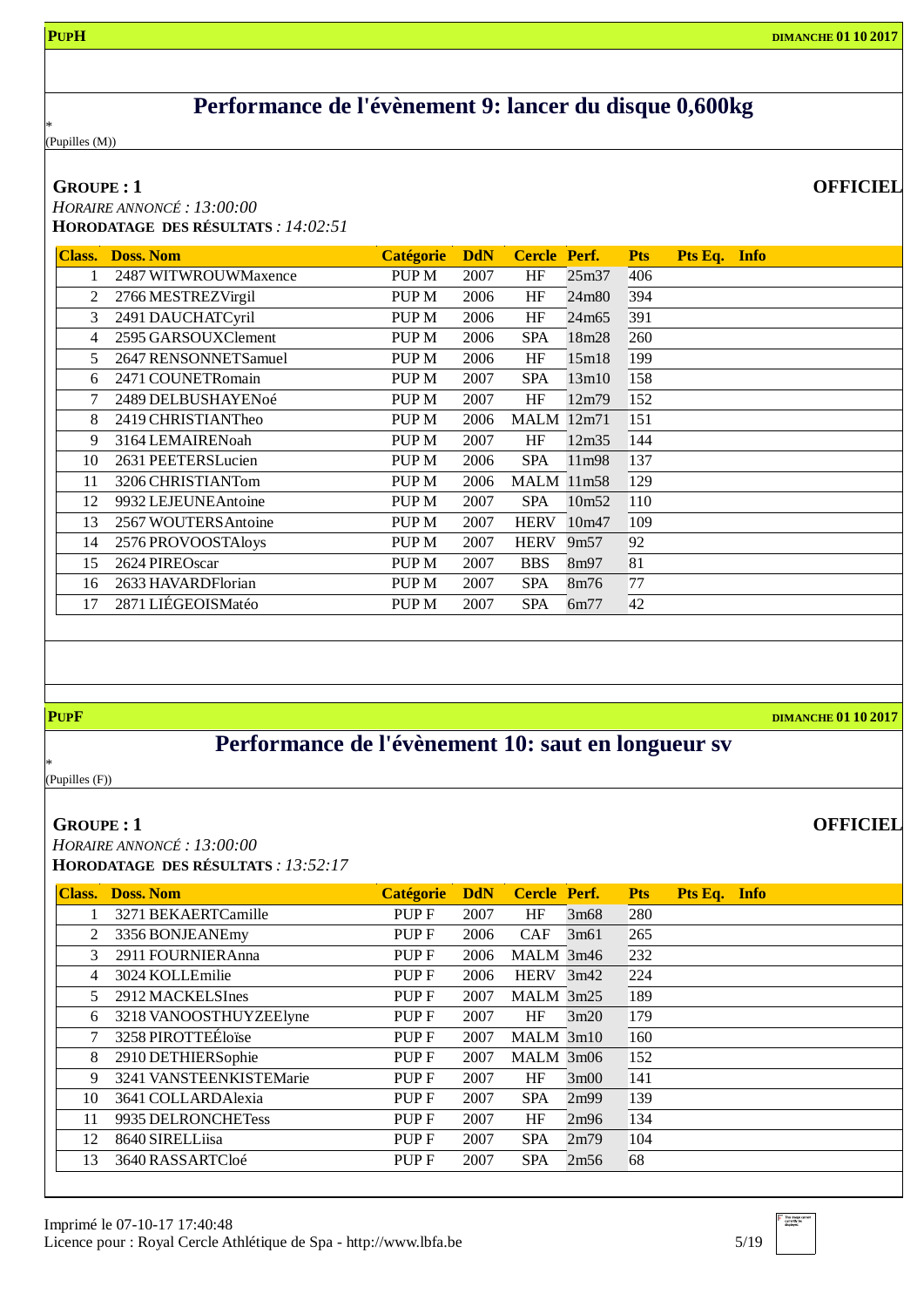### **Performance de l'évènement 11: lancer du disque 0,600kg**

\* (Pupilles (F))

#### **GROUPE : 1**

*HORAIRE ANNONCÉ : 14:00:00* **HORODATAGE DES RÉSULTATS** *: 14:50:45*

|    |                         | <b>Catégorie</b> | <b>DdN</b> | <b>Cercle Perf.</b> |                   | <b>Pts</b>     | Pts Eq. Info |  |
|----|-------------------------|------------------|------------|---------------------|-------------------|----------------|--------------|--|
|    | 3218 VANOOSTHUYZEElyne  | PUP F            | 2007       | HF                  | 14m81             | 192            |              |  |
| 2  | 2911 FOURNIER Anna      | PUP <sub>F</sub> | 2006       | <b>MALM</b> 14m69   |                   | 189            |              |  |
| 3  | 3024 KOLLEmilie         | PUP <sub>F</sub> | 2006       | <b>HERV</b>         | 10m93             | 117            |              |  |
| 4  | 3241 VANSTEENKISTEMarie | PUP F            | 2007       | HF                  | 10m85             | 116            |              |  |
| 5  | 3641 COLLARDAlexia      | PUP F            | 2007       | <b>SPA</b>          | 10m06             | 101            |              |  |
| 6  | 9935 DELRONCHETess      | PUP <sub>F</sub> | 2007       | HF                  | 10m <sub>02</sub> | 100            |              |  |
|    | 8640 SIRELLiisa         | PUP <sub>F</sub> | 2007       | <b>SPA</b>          | 9m <sub>57</sub>  | 92             |              |  |
| 8  | 3271 BEKAERTCamille     | PUP <sub>F</sub> | 2007       | HF                  | 9m <sub>53</sub>  | 91             |              |  |
| 9  | 3356 BONJEANEmy         | PUP <sub>F</sub> | 2006       | <b>CAF</b>          | 9m48              | 90             |              |  |
| 10 | 3258 PIROTTEÉloïse      | PUP <sub>F</sub> | 2007       | MALM 8m77           |                   | 78             |              |  |
| 11 | 2910 DETHIERSophie      | PUP <sub>F</sub> | 2007       | MALM 7m42           |                   | 54             |              |  |
| 12 | 3640 RASSARTCloé        | PUP <sub>F</sub> | 2007       | <b>SPA</b>          | 5m43              | 20             |              |  |
|    | 2912 MACKELSInes        | PUP <sub>F</sub> | 2007       | <b>MALM DNS</b>     |                   | $\overline{0}$ |              |  |

### **Performance de l'évènement 12: 1000 mètres**

\* (Pupilles (F))

#### **SÉRIE : 1**

*HORAIRE ANNONCÉ : 15:00:00*

**HORODATAGE DES RÉSULTATS** *: 15:16:58*

| <b>Class.</b> | <b>Doss. Nom</b>        | <b>Catégorie</b> | <b>DdN</b> | <b>Cercle Perf.</b> |                     | <b>Pts</b> | Pts Eq. Info |  |
|---------------|-------------------------|------------------|------------|---------------------|---------------------|------------|--------------|--|
|               | 3271 BEKAERTCamille     | PUP F            | 2007       | <b>HF</b>           | 3:40.92             | 535        |              |  |
| $\mathcal{L}$ | 3024 KOLLEmilie         | PUP F            | 2006       | <b>HERV</b>         | 3:42.11             | 525        |              |  |
| 3             | 3356 BONJEANEmy         | PUP F            | 2006       | <b>CAF</b>          | 3:43.10             | 517        |              |  |
| 4             | 2910 DETHIERSophie      | PUP F            | 2007       |                     | <b>MALM</b> 3:51.55 | 452        |              |  |
| 5             | 2911 FOURNIER Anna      | PUP F            | 2006       |                     | <b>MALM</b> 3:52.78 | 443        |              |  |
| 6             | 2912 MACKELSInes        | PUP F            | 2007       |                     | MALM 4:04.09        | 362        |              |  |
|               | 3241 VANSTEENKISTEMarie | PUP F            | 2007       | HF                  | 4:11.08             | 317        |              |  |
| 8             | 3218 VANOOSTHUYZEElyne  | PUP F            | 2007       | HF                  | 4:12.90             | 305        |              |  |
| 9             | 3258 PIROTTEÉloïse      | PUP F            | 2007       |                     | MALM 4:13.87        | 299        |              |  |
| 10            | 3641 COLLARDAlexia      | PUP F            | 2007       | <b>SPA</b>          | 4:36.09             | 177        |              |  |
| 11            | 3640 RASSARTCloé        | PUP F            | 2007       | <b>SPA</b>          | 4:38.17             | 167        |              |  |
| 12            | 9935 DELRONCHETess      | PUP F            | 2007       | HF                  | 4:55.60             | 94         |              |  |
| 13            | 8640 SIRELLiisa         | PUP F            | 2007       | <b>SPA</b>          | 4:57.34             | 88         |              |  |
|               |                         |                  |            |                     |                     |            |              |  |

\*

**MINH DIMANCHE 01 10 2017**

# **Performance de l'évènement 13: 300 mètres**

**OFFICIEL**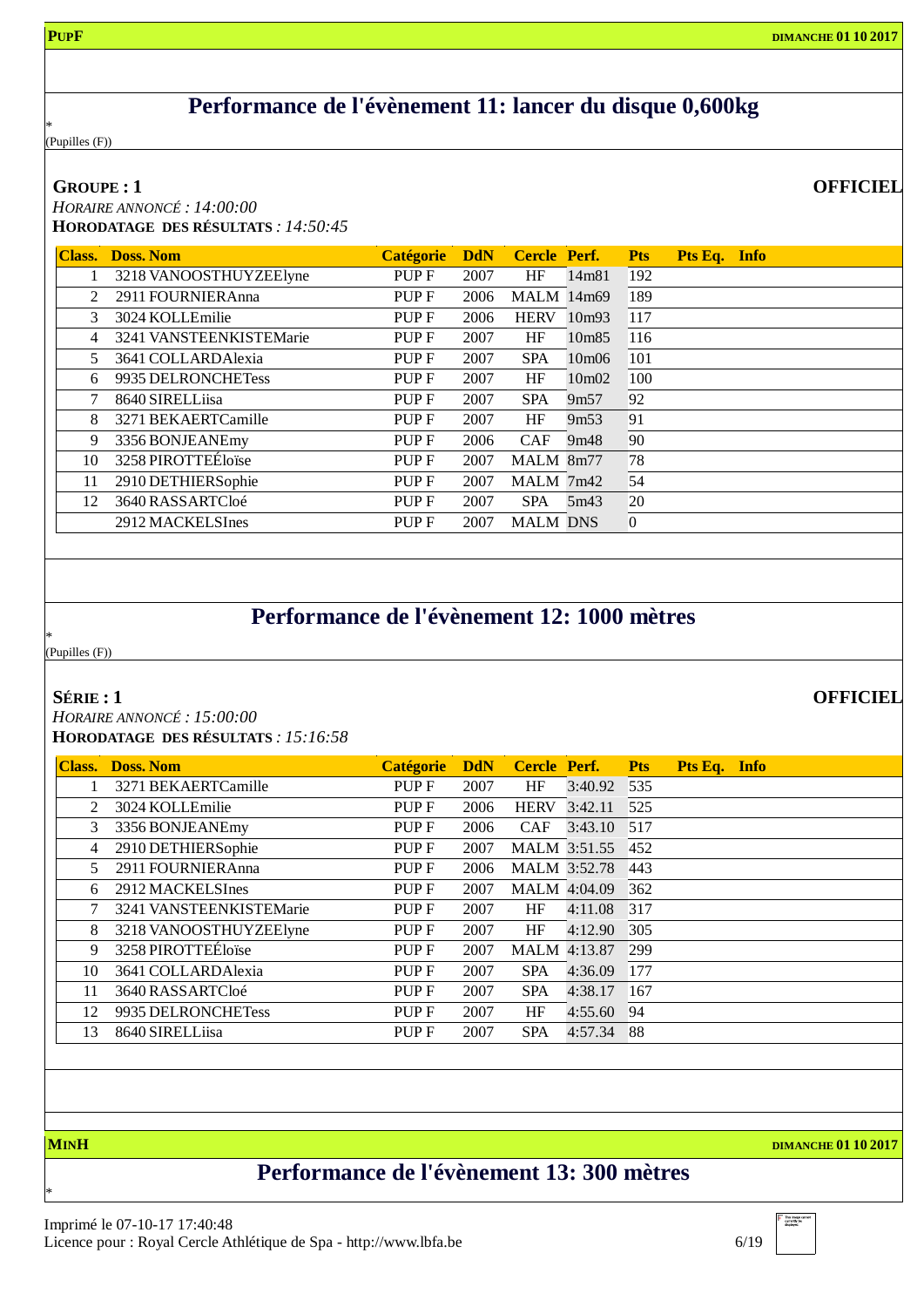(Minimes (M))

#### **OFFICIEL**

**SÉRIE : 1** *HORAIRE ANNONCÉ : 14:00:00* **HORODATAGE DES RÉSULTATS** *: 15:16:33*

| <b>Class.</b> Doss. Nom | Catégorie DdN Cercle Perf. Pts |      |                   |       |     | Pts Eq. Info |
|-------------------------|--------------------------------|------|-------------------|-------|-----|--------------|
| 3804 RENSONNETJulien    | MIN M                          | 2004 | HF                | 47.36 | 489 |              |
| 2 4178 DEBROUX Walter   | MIN M                          | 2004 | <b>SPA</b>        | 51 27 | 340 |              |
| 4052 MOHRINGBastien     | MIN M                          | 2005 | HF                | 53.20 | 275 |              |
| 4 3661 DELBUSHAYEMatéo  | <b>MIN M</b>                   | 2005 | HF                | 53.80 | 256 |              |
| 5 3714 ASAErim          | <b>MIN M</b>                   | 2004 | <b>HERV</b> 54.38 |       | 239 |              |

#### **SÉRIE : 2**

*HORAIRE ANNONCÉ : 14:10:00* **HORODATAGE DES RÉSULTATS** *: 15:16:33*

|   | <b>Class. Doss. Nom</b> | Catégorie DdN Cercle Perf. |      |    |       | <b>Pts</b> | Pts Eq. Info |
|---|-------------------------|----------------------------|------|----|-------|------------|--------------|
|   | 3838 MEIERSMathis       | MIN M                      | 2005 | HF | 50.24 | 377        |              |
|   | 2 9941 KROUTHLudovic    | MIN M                      | 2005 | HF | 52.16 | 309        |              |
|   | 3 3836 GEORGE Julien    | MIN M                      | 2005 | HF | 54.11 | 247        |              |
| 4 | 3663 DELBUSHAYEEthan    | MIN M                      | 2005 | HF | 55.27 | 213        |              |
|   | 3862 MAGISAntoine       | <b>MIN M</b>               | 2005 | HF | 55.53 | 205        |              |
|   |                         |                            |      |    |       |            |              |

#### **SÉRIE : 3**

*HORAIRE ANNONCÉ : 14:20:00* **HORODATAGE DES RÉSULTATS** *: 15:16:33*

| <b>Class. Doss. Nom</b>            | Catégorie DdN Cercle Perf. |      |            |       | <b>Pts</b> | Pts Eq. Info |  |
|------------------------------------|----------------------------|------|------------|-------|------------|--------------|--|
| 3949 SPAILIERUlric                 | MIN M                      | 2004 | <b>SPA</b> | 48.24 | 453        |              |  |
| 2 3837 SCHREUERTimothée            | MIN M                      | 2005 | ΗF         | 50.89 | 353        |              |  |
| 3 3904 EBERHARDThomas <sup>o</sup> | MIN M                      | 2005 | ΗF         | 51.53 | 331        |              |  |
| 4001 DEBOUGNOUXGilles              | MIN M                      | 2005 | ΗF         | 51.90 | 318        |              |  |
| 3940 MOHRINGJonas                  | <b>MIN M</b>               | 2005 | HF         | 54.06 | 248        |              |  |
|                                    |                            |      |            |       |            |              |  |

#### **SÉRIE : 4**

*HORAIRE ANNONCÉ : 14:30:00* **HORODATAGE DES RÉSULTATS** *: 15:16:33*

| <b>Class.</b> Doss. Nom | Catégorie DdN Cercle Perf. |      |                   |       | <b>Pts</b> | Pts Eq. Info |
|-------------------------|----------------------------|------|-------------------|-------|------------|--------------|
| 3805 MOHRINGNoe         | MIN M                      | 2004 | ΗF                | 40.65 | 800        |              |
| 4051 ABDOUL-WAHABMimoun | MIN M                      | 2004 | ΗF                | 43.26 | 671        |              |
| 3 4172 PROVOOSTNoa      | MIN M                      | 2004 | <b>HERV</b> 45.06 |       | 588        |              |
| 4094 DROOGHAAGTom       | MIN M                      | 2004 | <b>SPA</b>        | 47.31 | 491        |              |
| 3903 KALINLionel        | <b>MIN M</b>               | 2005 | HF                | 51 57 | 329        |              |

# **Performance de l'évènement 14: lancer du disque 0,750kg**

\* (Minimes (M))



**OFFICIEL**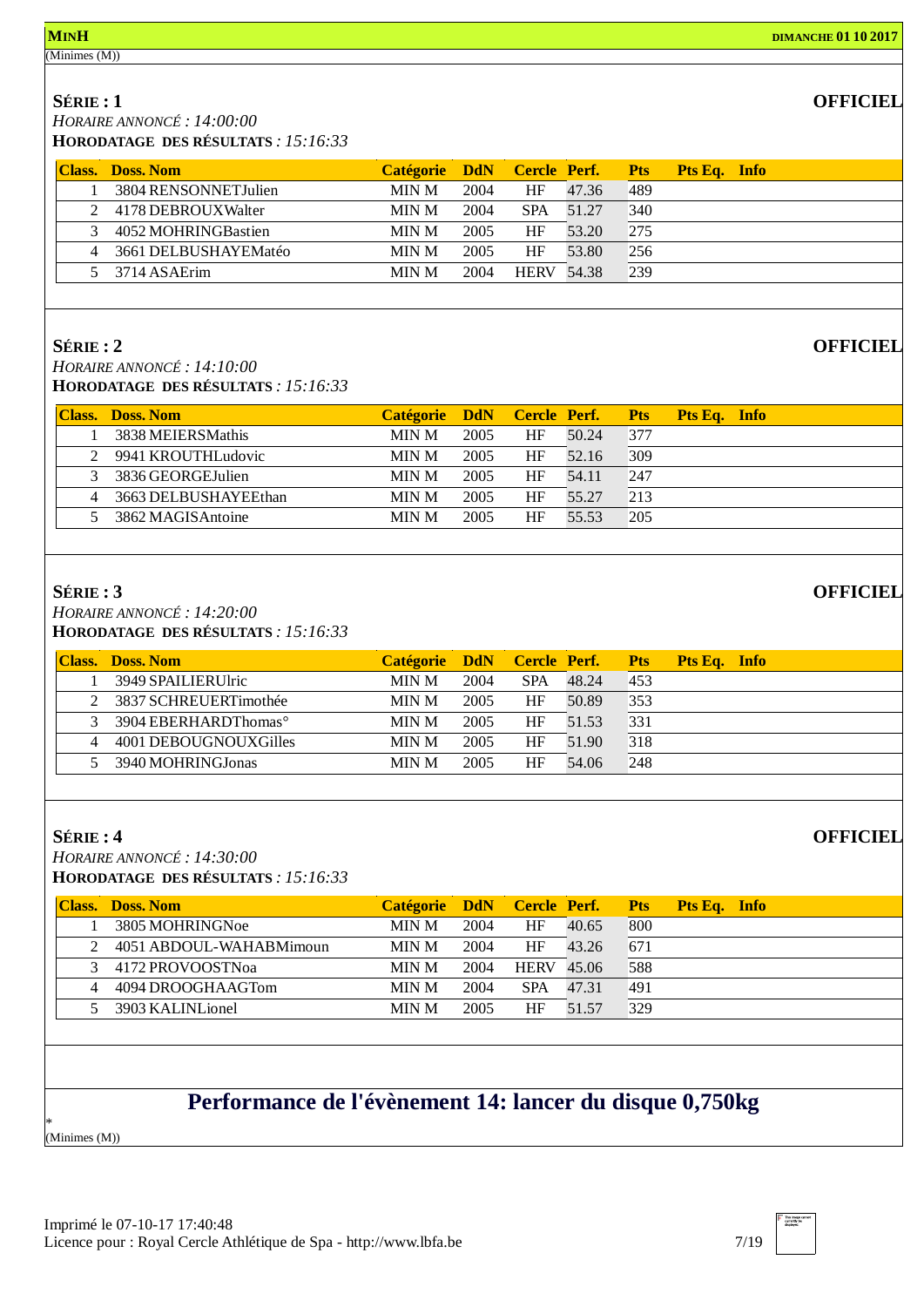#### **GROUPE : 1**

*HORAIRE ANNONCÉ : 14:45:00*

| OFFICIEL |
|----------|
|----------|

**HORODATAGE DES RÉSULTATS** *: 16:00:07*

| <b>Class.</b> | <b>Doss. Nom</b>                 | <b>Catégorie</b> | <b>DdN</b> | Cercle Perf. |       | <b>Pts</b>     | Pts Eq. Info |  |
|---------------|----------------------------------|------------------|------------|--------------|-------|----------------|--------------|--|
|               | 4051 ABDOUL-WAHABMimoun          | MIN M            | 2004       | HF           | 29m29 | 489            |              |  |
| 2             | 4094 DROOGHAAGTom                | MIN M            | 2004       | <b>SPA</b>   | 25m04 | 399            |              |  |
| 3             | 3661 DELBUSHAYEMatéo             | MIN M            | 2005       | HF           | 22m57 | 348            |              |  |
| 4             | 3903 KALINLionel                 | MIN M            | 2005       | HF           | 19m91 | 293            |              |  |
| 5             | 3805 MOHRINGNoe                  | MIN M            | 2004       | HF           | 19m54 | 286            |              |  |
| 6             | 4172 PROVOOSTNoa                 | MIN M            | 2004       | <b>HERV</b>  | 19m06 | 276            |              |  |
|               | 3836 GEORGEJulien                | MIN M            | 2005       | HF           | 17m55 | 246            |              |  |
| 8             | 3904 EBERHARDThomas <sup>o</sup> | MIN M            | 2005       | HF           | 15m88 | 213            |              |  |
| 9             | 4001 DEBOUGNOUXGilles            | MIN M            | 2005       | HF           | 14m97 | 195            |              |  |
| 10            | 3940 MOHRINGJonas                | MIN M            | 2005       | HF           | 14m97 | 195            |              |  |
| 11            | 3838 MEIERSMathis                | MIN M            | 2005       | HF           | 14m87 | 193            |              |  |
| 12            | 9941 KROUTHLudovic               | MIN M            | 2005       | HF           | 14m55 | 186            |              |  |
| 13            | 3663 DELBUSHAYEEthan             | MIN M            | 2005       | HF           | 13m80 | 172            |              |  |
| 14            | 3714 ASAErim                     | MIN M            | 2004       | <b>HERV</b>  | 13m03 | 157            |              |  |
| 15            | 3862 MAGISAntoine                | MIN M            | 2005       | HF           | 12m76 | 152            |              |  |
| 16            | 3837 SCHREUERTimothée            | MIN M            | 2005       | HF           | 12m15 | 140            |              |  |
| 17            | 4052 MOHRINGBastien              | MIN M            | 2005       | HF           | 11m53 | 129            |              |  |
| 18            | 4263 JURIONCyril                 | MIN M            | 2005       | <b>SPA</b>   | 11m42 | 126            |              |  |
|               | 3804 RENSONNETJulien             | MIN M            | 2004       | HF           | NM    | $\overline{0}$ |              |  |
|               |                                  |                  |            |              |       |                |              |  |

# **Performance de l'évènement 15: saut en longueur sv**

\* (Minimes (M))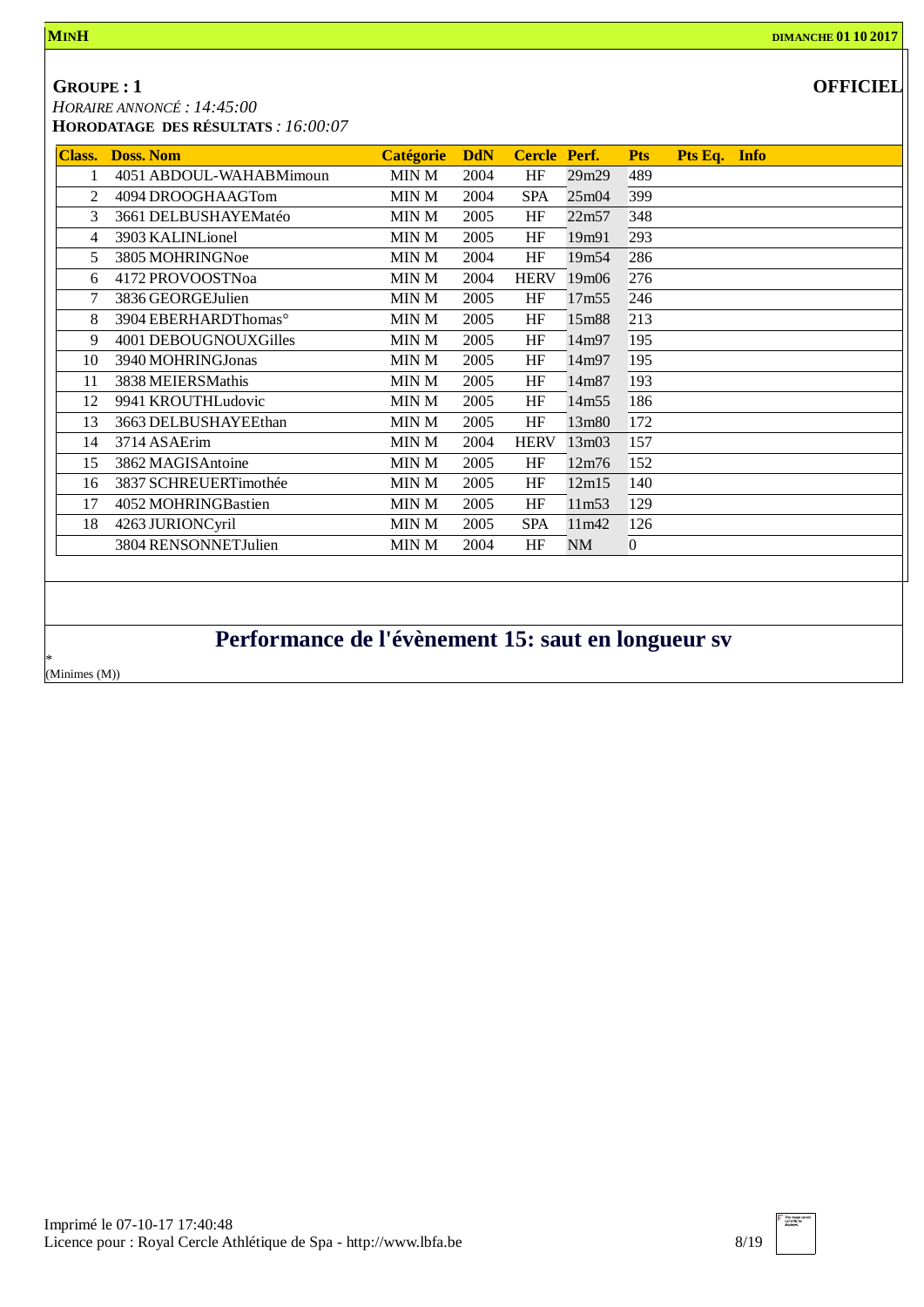**GROUPE : 1**

*HORAIRE ANNONCÉ : 15:30:00*

| <b>HORODATAGE DES RÉSULTATS : 16:29:46</b> |
|--------------------------------------------|
|--------------------------------------------|

| <b>Class.</b>  | <b>Doss, Nom</b>                 | <b>Catégorie</b> | <b>DdN</b> | Cercle Perf. |            | <b>Pts</b>       | Pts Eq. Info |  |
|----------------|----------------------------------|------------------|------------|--------------|------------|------------------|--------------|--|
|                | 3805 MOHRINGNoe                  | MIN M            | 2004       | HF           | 5m20       | 672              |              |  |
| 2              | 4094 DROOGHAAGTom                | MIN M            | 2004       | <b>SPA</b>   | 4m36       | 444              |              |  |
| 3              | 4051 ABDOUL-WAHABMimoun          | MIN M            | 2004       | HF           | 4m30       | 428              |              |  |
| $\overline{4}$ | 3838 MEIERSMathis                | MIN M            | 2005       | HF           | 4m24       | 413              |              |  |
| 5.             | 4172 PROVOOSTNoa                 | MIN M            | 2004       | <b>HERV</b>  | 4m02       | 359              |              |  |
| 6              | 3804 RENSONNETJulien             | MIN M            | 2004       | HF           | 3m97       | 347              |              |  |
| 7              | 3903 KALINLionel                 | MIN M            | 2005       | HF           | 3m91       | 333              |              |  |
| 8              | 4001 DEBOUGNOUXGilles            | MIN M            | 2005       | HF           | 3m76       | 298              |              |  |
| 9              | 3862 MAGISAntoine                | MIN M            | 2005       | HF           | 3m73       | 292              |              |  |
| 10             | 3940 MOHRINGJonas                | MIN M            | 2005       | HF           | 3m65       | 274              |              |  |
| 11             | 3904 EBERHARDThomas <sup>o</sup> | MIN M            | 2005       | HF           | 3m56       | 254              |              |  |
| 12             | 4052 MOHRINGBastien              | MIN M            | 2005       | HF           | 3m54       | 249              |              |  |
| 13             | 3837 SCHREUERTimothée            | MIN M            | 2005       | HF           | 3m53       | 247              |              |  |
| 14             | 3714 ASAErim                     | MIN M            | 2004       | <b>HERV</b>  | 3m42       | 224              |              |  |
| 15             | 3836 GEORGEJulien                | MIN M            | 2005       | HF           | 3m33       | 205              |              |  |
| 16             | 4263 JURIONCyril                 | MIN M            | 2005       | <b>SPA</b>   | 2m68       | 86               |              |  |
|                | 3661 DELBUSHAYEMatéo             | MIN M            | 2005       | HF           | <b>DNS</b> | $\overline{0}$   |              |  |
|                | 3663 DELBUSHAYEEthan             | MIN M            | 2005       | HF           | <b>DNS</b> | $\Omega$         |              |  |
|                | 9941 KROUTHLudovic               | MIN M            | 2005       | HF           | <b>DNS</b> | $\boldsymbol{0}$ |              |  |

**MINF DIMANCHE 01 10 2017**

**OFFICIEL**

**OFFICIEL**

# **Performance de l'évènement 16: 300 mètres**

\* (Minimes (F))

#### **SÉRIE : 1**

*HORAIRE ANNONCÉ : 13:45:00* **HORODATAGE DES RÉSULTATS** *: 14:07:12*

| <b>Class.</b> Doss. Nom | Catégorie DdN Cercle Perf. Pts |      |                   |           |     | <b>Pts Eq. Info</b> |
|-------------------------|--------------------------------|------|-------------------|-----------|-----|---------------------|
| 6064 KOLLLola           | MIN F                          | 2004 | <b>HERV 50.04</b> |           | 384 |                     |
| 2 6302 WANSARTThéa      | MIN F                          | 2005 |                   | SPA 54.50 | 235 |                     |
| 3 6174 BLAISEManon      | MIN F                          | 2005 | <b>HF</b>         | 56.13     | 189 |                     |
| 6551 HALLEUXNorah       | MIN F                          | 2005 | <b>HERV 58.73</b> |           | 125 |                     |
| 6326 BEKAERTFlavie      | MIN F                          | 2005 | ΗF                | 1:00.07   | 96  |                     |

#### **SÉRIE : 2**

*HORAIRE ANNONCÉ : 13:55:00* **HORODATAGE DES RÉSULTATS** *: 14:07:12*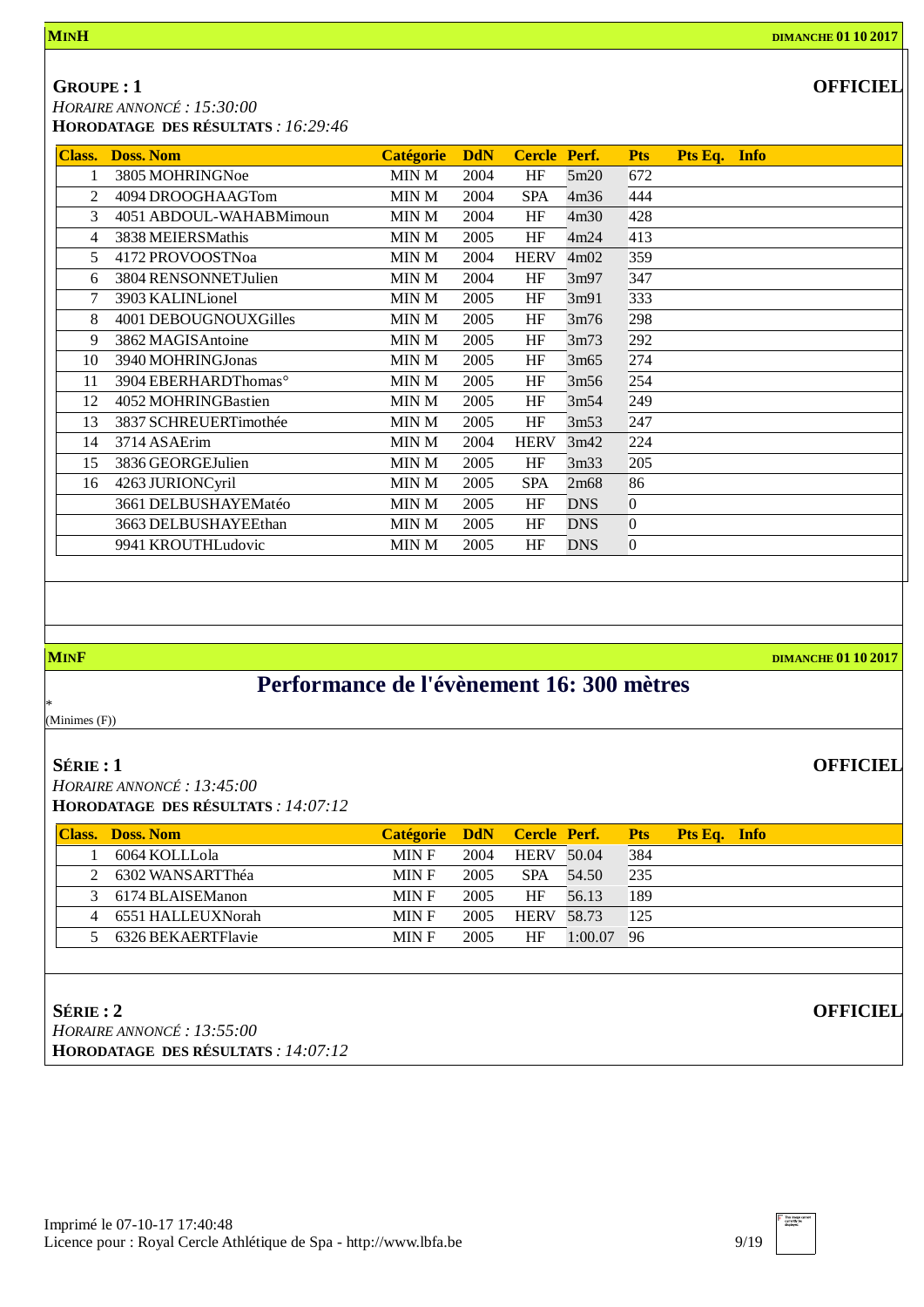| <b>MINF</b>    |                         |                            |      | <b>DIMANCHE 01 10 2017</b> |       |            |              |  |  |
|----------------|-------------------------|----------------------------|------|----------------------------|-------|------------|--------------|--|--|
|                | <b>Class. Doss. Nom</b> | Catégorie DdN Cercle Perf. |      |                            |       | <b>Pts</b> | Pts Eq. Info |  |  |
|                | 6088 MASUYZoé           | MIN F                      | 2004 | <b>SPA</b>                 | 49.58 | 401        |              |  |  |
| $2^{\circ}$    | 6484 LOUISNoa           | MIN F                      | 2004 | <b>SPA</b>                 | 50.52 | 366        |              |  |  |
|                | 6062 FRACASSIOlivia     | MIN F                      | 2004 | <b>HERV 50.53</b>          |       | 366        |              |  |  |
| $\overline{4}$ | 6243 JENNESFlorence     | MIN F                      | 2004 | <b>HERV</b> 52.16          |       | 309        |              |  |  |
|                | 5961 DETHIEREmilie      | MIN F                      | 2005 | <b>MALM 54.72</b>          |       | 229        |              |  |  |
|                |                         |                            |      |                            |       |            |              |  |  |

#### **SÉRIE : 3**

*HORAIRE ANNONCÉ : 14:05:00* **HORODATAGE DES RÉSULTATS** *: 14:07:12*

|               | <b>Class. Doss. Nom</b> |       |      |                   |       |     | Catégorie DdN Cercle Perf. Pts Pts Eq. Info |
|---------------|-------------------------|-------|------|-------------------|-------|-----|---------------------------------------------|
|               | 6242 JENNESEstelle      | MIN F | 2004 | <b>HERV</b> 47.67 |       | 476 |                                             |
|               | 9940 PEREIRAAnalia      | MIN F | 2004 | <b>MALM</b> 49.34 |       | 410 |                                             |
| $\mathcal{R}$ | 6067 HERVERSAnne-Laure  | MIN F | 2005 | <b>HERV 50.39</b> |       | 371 |                                             |
|               | 6250 BEAUVEAnais        | MIN F | 2004 | SPA               | 51.13 | 345 |                                             |
|               | 6006 COUNETMargaux      | MIN F | 2005 | <b>SPA</b>        | 52.88 | 285 |                                             |

# **Performance de l'évènement 17: saut en longueur sv**

\* (Minimes (F))

#### **GROUPE : 1**

*HORAIRE ANNONCÉ : 14:45:00* **HORODATAGE DES RÉSULTATS** *: 15:28:45*

| Class. | <b>Doss. Nom</b>       | <b>Catégorie</b> | <b>DdN</b> | Cercle Perf. |      | <b>Pts</b> | Pts Eq. Info |  |
|--------|------------------------|------------------|------------|--------------|------|------------|--------------|--|
|        | 6061 FOURNIERSophie    | MIN F            | 2004       | <b>HERV</b>  | 5m07 | 635        |              |  |
| 2      | 6064 KOLLLola          | MIN F            | 2004       | <b>HERV</b>  | 4m36 | 444        |              |  |
| 3      | 6242 JENNESEstelle     | MIN F            | 2004       | <b>HERV</b>  | 4m28 | 423        |              |  |
| 4      | 5966 PINEURClémentine  | MIN F            | 2004       | <b>FCHA</b>  | 4m10 | 379        |              |  |
| 5      | 6243 JENNESFlorence    | <b>MINF</b>      | 2004       | <b>HERV</b>  | 4m01 | 357        |              |  |
| 6      | 6088 MASUYZoé          | MIN F            | 2004       | <b>SPA</b>   | 3m97 | 347        |              |  |
| 6      | 6067 HERVERSAnne-Laure | MIN F            | 2005       | <b>HERV</b>  | 3m97 | 347        |              |  |
| 8      | 6484 LOUISNoa          | MIN F            | 2004       | <b>SPA</b>   | 3m60 | 263        |              |  |
| 9      | 6174 BLAISEManon       | MIN F            | 2005       | HF           | 3m57 | 256        |              |  |
| 9      | 9940 PEREIRAAnalia     | MIN F            | 2004       | MALM 3m57    |      | 256        |              |  |
| 11     | 5961 DETHIEREmilie     | MIN F            | 2005       | MALM 3m45    |      | 230        |              |  |
| 12     | 6302 WANSARTThéa       | <b>MINF</b>      | 2005       | <b>SPA</b>   | 3m28 | 195        |              |  |
| 13     | 6250 BEAUVEAnais       | MIN F            | 2004       | <b>SPA</b>   | 3m27 | 193        |              |  |
| 14     | 6006 COUNETMargaux     | <b>MINF</b>      | 2005       | <b>SPA</b>   | 3m18 | 175        |              |  |
| 15     | 6551 HALLEUXNorah      | MIN F            | 2005       | <b>HERV</b>  | 3m08 | 156        |              |  |
| 16     | 6326 BEKAERTFlavie     | MIN F            | 2005       | HF           | 2m96 | 134        |              |  |

## **Performance de l'évènement 18: lancer du disque 0,750kg**

\* (Minimes (F)) **OFFICIEL**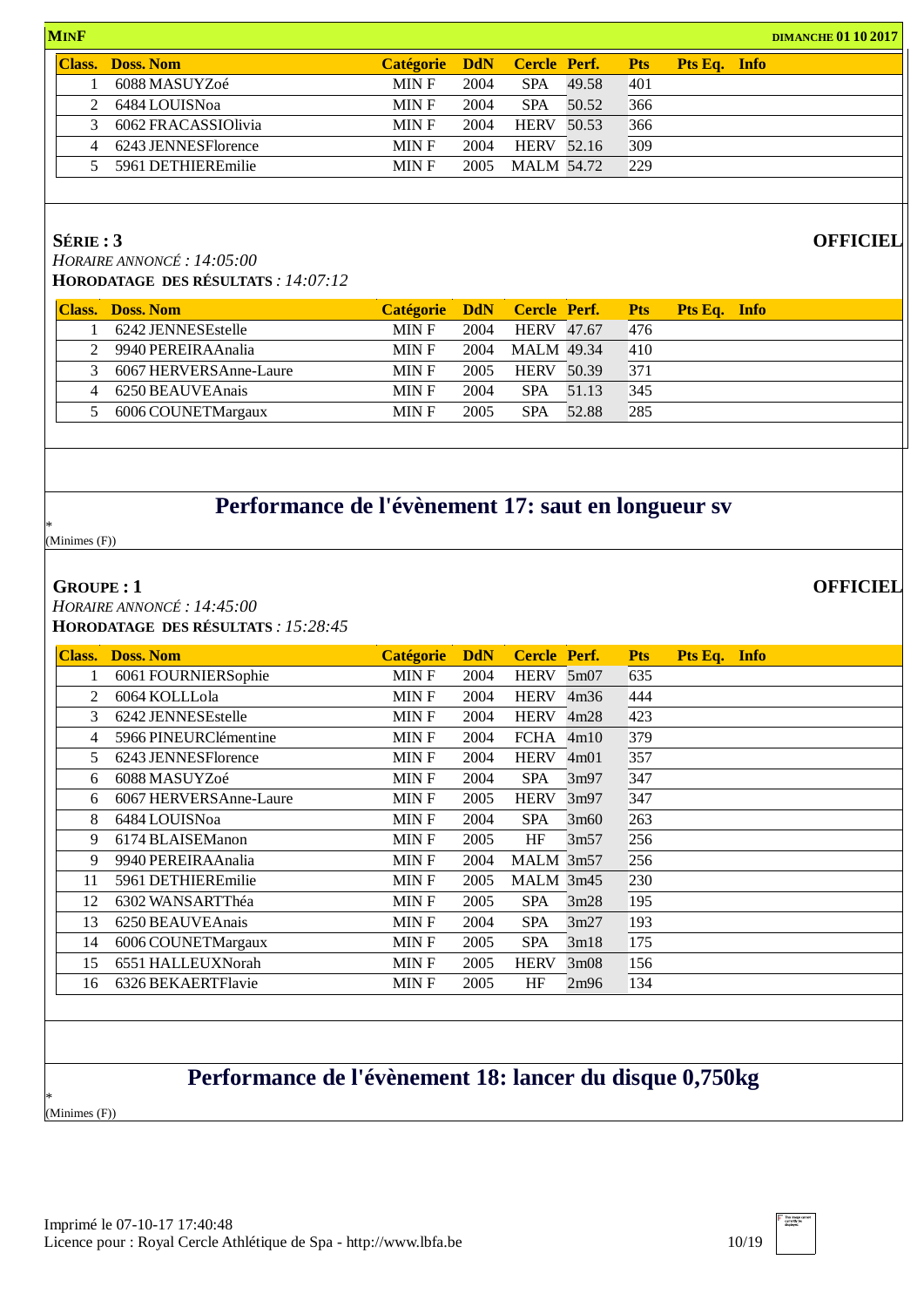#### **GROUPE : 1**

*HORAIRE ANNONCÉ : 15:30:00*

**HORODATAGE DES RÉSULTATS** *: 16:44:02*

| <b>Class.</b>  | <b>Doss. Nom</b>       | <b>Catégorie</b> | <b>DdN</b> | <b>Cercle Perf.</b> |                   | Pts Eq. Info<br><b>Pts</b> |
|----------------|------------------------|------------------|------------|---------------------|-------------------|----------------------------|
|                | 6088 MASUYZoé          | MIN F            | 2004       | <b>SPA</b>          | 22m17             | 339                        |
| $\mathcal{L}$  | 9940 PEREIRAAnalia     | MIN F            | 2004       | <b>MALM 20m44</b>   |                   | 304                        |
| 3              | 5966 PINEURClémentine  | MIN F            | 2004       | $FCHA$ 20m11        |                   | 297                        |
| $\overline{4}$ | 6242 JENNESEstelle     | <b>MINF</b>      | 2004       | <b>HERV</b>         | 19 <sub>m68</sub> | 289                        |
| 5              | 6067 HERVERSAnne-Laure | MIN F            | 2005       | <b>HERV</b>         | 19 <sub>m33</sub> | 281                        |
| 6              | 6243 JENNESFlorence    | <b>MINF</b>      | 2004       | <b>HERV</b>         | 16m79             | 231                        |
| 7              | 6064 KOLLLola          | MIN F            | 2004       | <b>HERV</b>         | 14m29             | 181                        |
| 8              | 6174 BLAISEManon       | MIN F            | 2005       | HF                  | 13m69             | 170                        |
| 9              | 6551 HALLEUXNorah      | MIN F            | 2005       | <b>HERV</b>         | 12m82             | 153                        |
| 10             | 6006 COUNETMargaux     | MIN F            | 2005       | <b>SPA</b>          | 12m52             | 147                        |
| 11             | 5961 DETHIEREmilie     | MIN F            | 2005       | $MALM$ 11m92        |                   | 136                        |
| 12             | 6250 BEAUVEAnais       | <b>MINF</b>      | 2004       | <b>SPA</b>          | 10m98             | 118                        |
| 13             | 6326 BEKAERTFlavie     | MIN F            | 2005       | HF                  | 10m34             | 106                        |
| 14             | 6302 WANSARTThéa       | MIN F            | 2005       | <b>SPA</b>          | 9m48              | 90                         |

**CADH DIMANCHE 01 10 2017**

# **Performance de l'évènement 19: lancer du poids 4,000kg**

\* (Cadets (M))

#### **GROUPE : 1**

*HORAIRE ANNONCÉ : 14:00:00* **HORODATAGE DES RÉSULTATS** *: 14:30:22*

| 2002<br>HERV 8m91<br>420<br>CAD M<br>87 HERVERSFlorent<br>2003<br><b>BBS</b><br>170<br>4m63<br>CAD M<br>150 PIREArthur | <b>Class. Doss. Nom</b> | Catégorie DdN Cercle Perf. Pts Pts Eq. Info |  |  |  |
|------------------------------------------------------------------------------------------------------------------------|-------------------------|---------------------------------------------|--|--|--|
|                                                                                                                        |                         |                                             |  |  |  |
|                                                                                                                        |                         |                                             |  |  |  |
| 2002<br>185 BOUVARTBenjamin<br>CAF DNS<br>CAD M                                                                        |                         |                                             |  |  |  |

# **Performance de l'évènement 20: lancer du javelot 600g**

\* (Cadets (M))

#### **GROUPE : 1**

*HORAIRE ANNONCÉ : 15:30:00*

**HORODATAGE DES RÉSULTATS** *: 16:25:21*

|    | <b>Class. Doss. Nom</b> | Catégorie DdN Cercle Perf. Pts Pts Eq. Info |      |              |         |     |  |
|----|-------------------------|---------------------------------------------|------|--------------|---------|-----|--|
|    | 9942 NOVAKJon           | CAD M                                       | 2002 | $LUX$ 47m78  |         | 556 |  |
| 2  | 185 BOUVARTBenjamin     | CAD M                                       | 2002 | CAF          | 41 m 61 | 465 |  |
|    | 44 HAYONYann            | CAD M                                       | 2002 | <b>HF</b>    | 30m11   | 301 |  |
| 4  | 126 NADRINBenjamin      | CAD M                                       | 2003 | <b>SPA</b>   | 24m76   | 226 |  |
|    | 87 HERVERSFlorent       | CAD M                                       | 2002 | $HERV$ 21m61 |         | 183 |  |
| 6. | 150 PIREArthur          | CAD M                                       | 2003 | <b>BBS</b>   | 20m93   | 174 |  |

**OFFICIEL**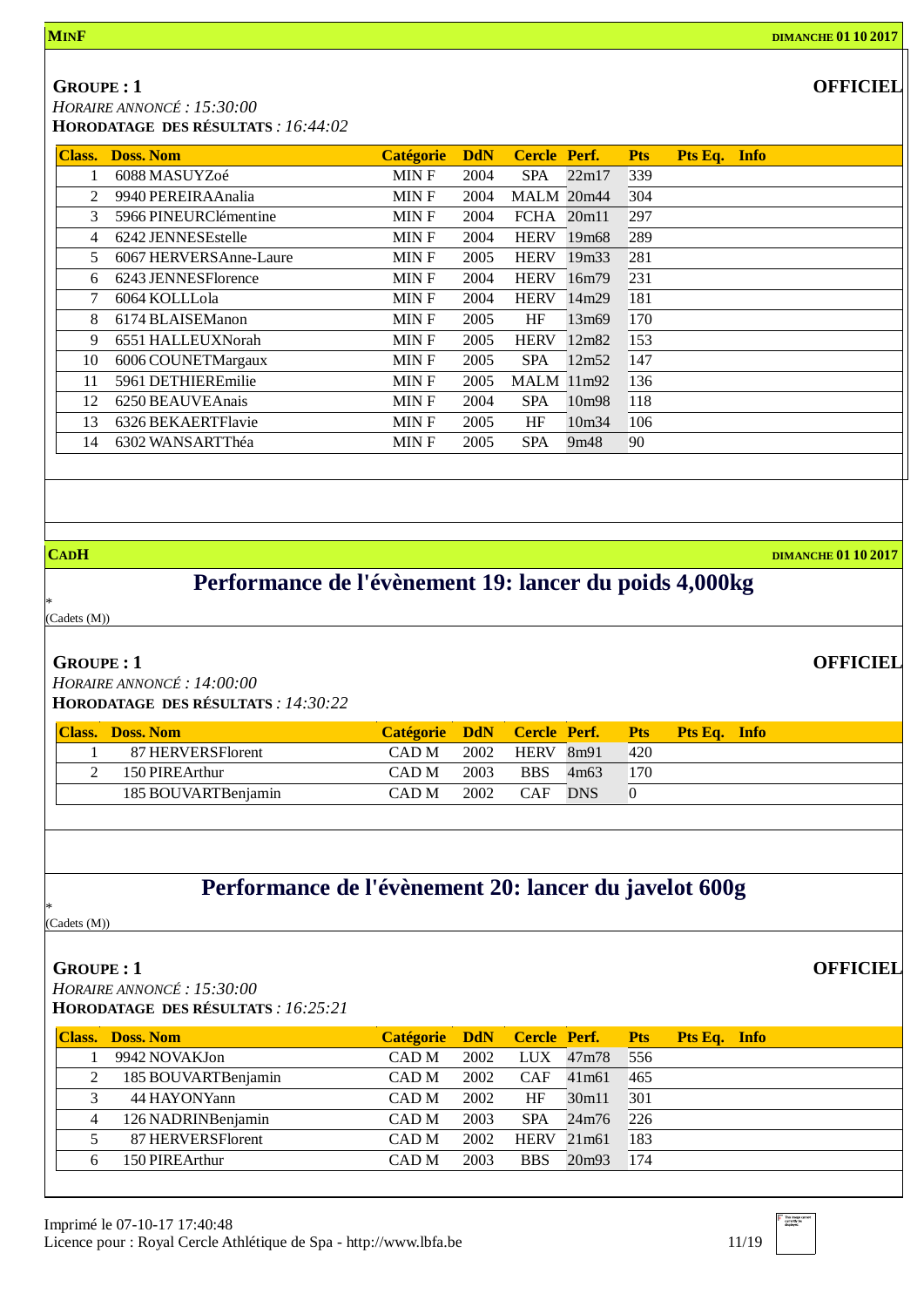| <b>CADH</b>                                                      |                  |            |                     |       |            |              | <b>DIMANCHE 01 10 2017</b> |
|------------------------------------------------------------------|------------------|------------|---------------------|-------|------------|--------------|----------------------------|
|                                                                  |                  |            |                     |       |            |              |                            |
|                                                                  |                  |            |                     |       |            |              |                            |
| <b>CADD</b>                                                      |                  |            |                     |       |            |              | <b>DIMANCHE 01 10 2017</b> |
| Performance de l'évènement 23: lancer du poids 3,000kg           |                  |            |                     |       |            |              |                            |
| (Cadettes (F))                                                   |                  |            |                     |       |            |              |                            |
|                                                                  |                  |            |                     |       |            |              |                            |
| <b>GROUPE: 1</b>                                                 |                  |            |                     |       |            |              | <b>OFFICIEL</b>            |
| HORAIRE ANNONCÉ: 13:15:00<br>HORODATAGE DES RÉSULTATS : 14:04:24 |                  |            |                     |       |            |              |                            |
| <b>Class. Doss. Nom</b>                                          | <b>Catégorie</b> | <b>DdN</b> | <b>Cercle Perf.</b> |       | <b>Pts</b> | Pts Eq. Info |                            |
| 9933 PIRONETValentine<br>$\mathbf{1}$                            | CAD <sub>F</sub> | 2003       | <b>SPA</b>          | 5m45  | 237        |              |                            |
|                                                                  |                  |            |                     |       |            |              |                            |
|                                                                  |                  |            |                     |       |            |              |                            |
|                                                                  |                  |            |                     |       |            |              |                            |
| Performance de l'évènement 24: lancer du javelot 500g            |                  |            |                     |       |            |              |                            |
| (Cadettes (F))                                                   |                  |            |                     |       |            |              |                            |
|                                                                  |                  |            |                     |       |            |              |                            |
| <b>APERÇU TOTAL DES RÉSULTATS</b><br>HORAIRE ANNONCÉ             |                  |            |                     |       |            |              |                            |
| <b>HORODATAGE DES RÉSULTATS</b>                                  |                  |            |                     |       |            |              |                            |
|                                                                  |                  |            |                     |       |            |              |                            |
|                                                                  |                  |            |                     |       |            |              |                            |
|                                                                  |                  |            |                     |       |            |              |                            |
|                                                                  |                  |            |                     |       |            |              |                            |
| <b>ScoH</b>                                                      |                  |            |                     |       |            |              | <b>DIMANCHE 01 10 2017</b> |
| Performance de l'évènement 21: lancer du poids 5,000kg<br>*      |                  |            |                     |       |            |              |                            |
| (Scolaires (M))                                                  |                  |            |                     |       |            |              |                            |
|                                                                  |                  |            |                     |       |            |              |                            |
| <b>GROUPE: 1</b><br>HORAIRE ANNONCÉ : 14:00:00                   |                  |            |                     |       |            |              | <b>OFFICIEL</b>            |
| HORODATAGE DES RÉSULTATS : 14:29:38                              |                  |            |                     |       |            |              |                            |
| <b>Class. Doss. Nom</b>                                          | <b>Catégorie</b> | <b>DdN</b> | <b>Cercle Perf.</b> |       | <b>Pts</b> | Pts Eq. Info |                            |
| 2152 PIREVictor<br>1                                             | <b>SCOM</b>      | 2000       | <b>BBS</b>          | 7m86  | 358        |              |                            |
|                                                                  |                  |            |                     |       |            |              |                            |
|                                                                  |                  |            |                     |       |            |              |                            |
|                                                                  |                  |            |                     |       |            |              |                            |
| Performance de l'évènement 22: lancer du javelot 700g            |                  |            |                     |       |            |              |                            |
| (Scolaires (M))                                                  |                  |            |                     |       |            |              |                            |
|                                                                  |                  |            |                     |       |            |              |                            |
| <b>GROUPE: 1</b><br>HORAIRE ANNONCÉ : 15:30:00                   |                  |            |                     |       |            |              | <b>OFFICIEL</b>            |
| HORODATAGE DES RÉSULTATS : 16:26:19                              |                  |            |                     |       |            |              |                            |
| <b>Class. Doss. Nom</b>                                          | <b>Catégorie</b> | <b>DdN</b> | <b>Cercle Perf.</b> |       | <b>Pts</b> | Pts Eq. Info |                            |
| 2057 DUMOULINGuillaume<br>1                                      | <b>SCOM</b>      | 2001       | MALM 30m99          |       | 313        |              |                            |
| 2152 PIREVictor<br>2                                             | <b>SCOM</b>      | 2000       | <b>BBS</b>          | 28m74 | 282        |              |                            |
|                                                                  |                  |            |                     |       |            |              |                            |
|                                                                  |                  |            |                     |       |            |              |                            |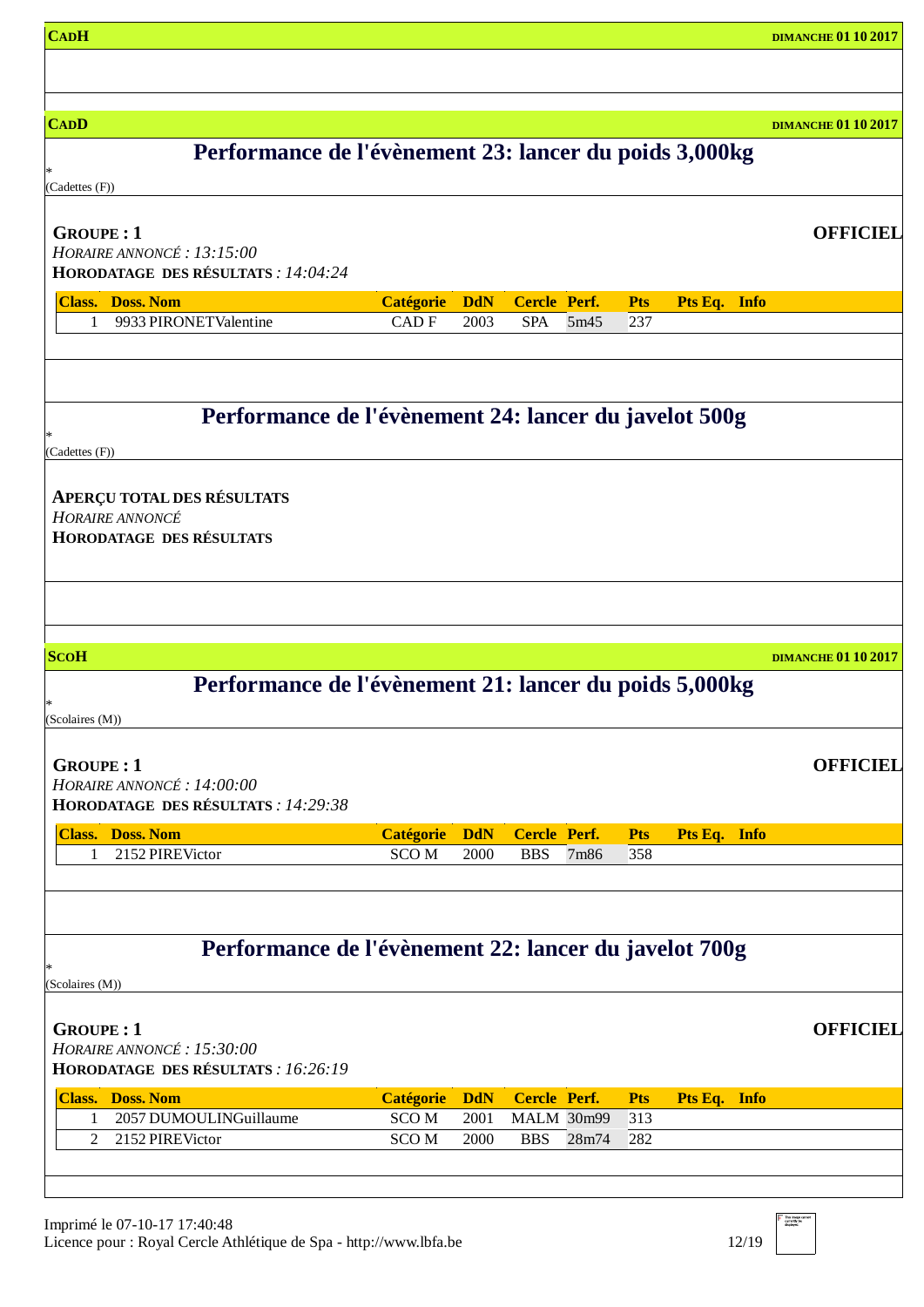| <b>ScoH</b>                                                                                          |                  |            |                     |       |            |              | <b>DIMANCHE 01 10 2017</b> |
|------------------------------------------------------------------------------------------------------|------------------|------------|---------------------|-------|------------|--------------|----------------------------|
|                                                                                                      |                  |            |                     |       |            |              |                            |
| <b>SCOD</b>                                                                                          |                  |            |                     |       |            |              | <b>DIMANCHE 01 10 2017</b> |
| Performance de l'évènement 25: lancer du poids 3,000kg                                               |                  |            |                     |       |            |              |                            |
| (Scolaires (F))                                                                                      |                  |            |                     |       |            |              |                            |
| <b>APERÇU TOTAL DES RÉSULTATS</b>                                                                    |                  |            |                     |       |            |              |                            |
| <b>HORAIRE ANNONCÉ</b>                                                                               |                  |            |                     |       |            |              |                            |
| <b>HORODATAGE DES RÉSULTATS</b>                                                                      |                  |            |                     |       |            |              |                            |
|                                                                                                      |                  |            |                     |       |            |              |                            |
|                                                                                                      |                  |            |                     |       |            |              |                            |
| Performance de l'évènement 26: lancer du javelot 500g                                                |                  |            |                     |       |            |              |                            |
| (Scolaires (F))                                                                                      |                  |            |                     |       |            |              |                            |
|                                                                                                      |                  |            |                     |       |            |              |                            |
| <b>GROUPE: 1</b><br>HORAIRE ANNONCÉ: 17:00:00                                                        |                  |            |                     |       |            |              | <b>OFFICIEL</b>            |
| HORODATAGE DES RÉSULTATS : 17:38:29                                                                  |                  |            |                     |       |            |              |                            |
| <b>Class. Doss. Nom</b>                                                                              | <b>Catégorie</b> | <b>DdN</b> | <b>Cercle Perf.</b> |       | <b>Pts</b> | Pts Eq. Info |                            |
| 2880 SAMBARENabilatou <sup>o</sup><br>1                                                              | <b>SCOF</b>      | 2001       | HF                  | 14m05 | 179        |              |                            |
|                                                                                                      |                  |            |                     |       |            |              |                            |
|                                                                                                      |                  |            |                     |       |            |              |                            |
|                                                                                                      |                  |            |                     |       |            |              |                            |
| <b>JUNH</b><br>Performance de l'évènement 27: lancer du poids 6,000kg                                |                  |            |                     |       |            |              | <b>DIMANCHE 01 10 2017</b> |
|                                                                                                      |                  |            |                     |       |            |              |                            |
| (Juniors $(M)$ )                                                                                     |                  |            |                     |       |            |              |                            |
| <b>APERÇU TOTAL DES RÉSULTATS</b>                                                                    |                  |            |                     |       |            |              |                            |
| HORAIRE ANNONCÉ                                                                                      |                  |            |                     |       |            |              |                            |
| <b>HORODATAGE DES RÉSULTATS</b>                                                                      |                  |            |                     |       |            |              |                            |
|                                                                                                      |                  |            |                     |       |            |              |                            |
|                                                                                                      |                  |            |                     |       |            |              |                            |
| Performance de l'évènement 28: lancer du javelot 800g                                                |                  |            |                     |       |            |              |                            |
| (Juniors (M))                                                                                        |                  |            |                     |       |            |              |                            |
|                                                                                                      |                  |            |                     |       |            |              |                            |
| <b>GROUPE: 1</b><br>HORAIRE ANNONCÉ: 16:15:00                                                        |                  |            |                     |       |            |              | <b>OFFICIEL</b>            |
| HORODATAGE DES RÉSULTATS : 16:42:19                                                                  |                  |            |                     |       |            |              |                            |
| <b>Class. Doss. Nom</b>                                                                              | <b>Catégorie</b> | <b>DdN</b> | <b>Cercle Perf.</b> |       | <b>Pts</b> | Pts Eq. Info |                            |
| 142 VAN ACKERErwin<br>1                                                                              | <b>JUN M</b>     | 1999       | CAF                 | 24m67 | 225        |              |                            |
|                                                                                                      |                  |            |                     |       |            |              |                            |
|                                                                                                      |                  |            |                     |       |            |              |                            |
|                                                                                                      |                  |            |                     |       |            |              |                            |
| <b>JUND</b>                                                                                          |                  |            |                     |       |            |              | <b>DIMANCHE 01 10 2017</b> |
| Performance de l'évènement 31: lancer du poids 4,000kg<br>$Immin_{\text{min}}$ (1.07.10.17.17.40.40) |                  |            |                     |       |            |              |                            |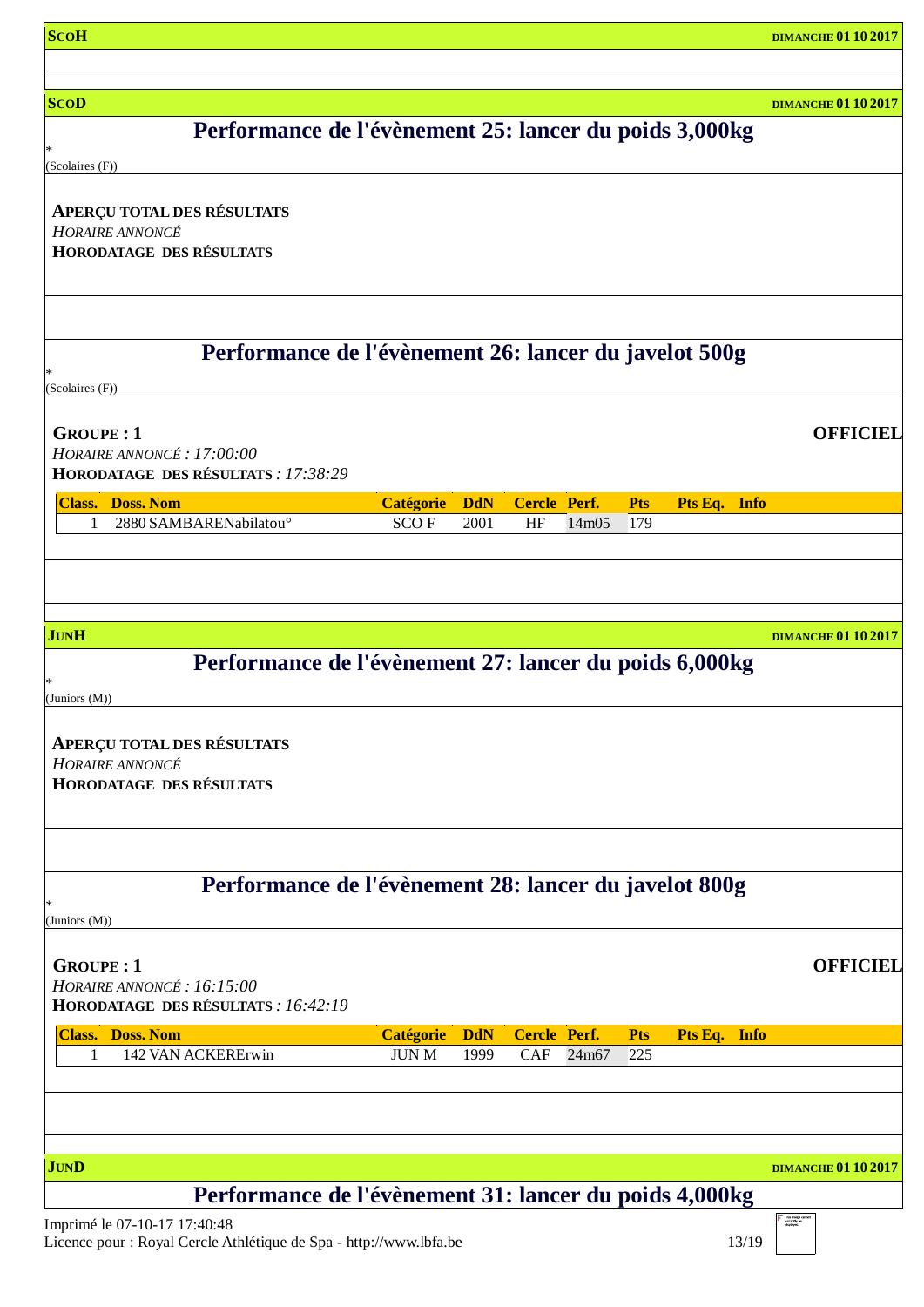| <b>JUND</b>                                            |                  |            |                     |            |                  |              | <b>DIMANCHE 01 10 2017</b> |
|--------------------------------------------------------|------------------|------------|---------------------|------------|------------------|--------------|----------------------------|
| (Juniores (F))                                         |                  |            |                     |            |                  |              |                            |
|                                                        |                  |            |                     |            |                  |              |                            |
| <b>APERÇU TOTAL DES RÉSULTATS</b><br>HORAIRE ANNONCÉ   |                  |            |                     |            |                  |              |                            |
| <b>HORODATAGE DES RÉSULTATS</b>                        |                  |            |                     |            |                  |              |                            |
|                                                        |                  |            |                     |            |                  |              |                            |
|                                                        |                  |            |                     |            |                  |              |                            |
|                                                        |                  |            |                     |            |                  |              |                            |
| Performance de l'évènement 32: lancer du javelot 600g  |                  |            |                     |            |                  |              |                            |
|                                                        |                  |            |                     |            |                  |              |                            |
| (Juniores (F))                                         |                  |            |                     |            |                  |              |                            |
| <b>APERÇU TOTAL DES RÉSULTATS</b>                      |                  |            |                     |            |                  |              |                            |
| HORAIRE ANNONCÉ                                        |                  |            |                     |            |                  |              |                            |
| <b>HORODATAGE DES RÉSULTATS</b>                        |                  |            |                     |            |                  |              |                            |
|                                                        |                  |            |                     |            |                  |              |                            |
|                                                        |                  |            |                     |            |                  |              |                            |
|                                                        |                  |            |                     |            |                  |              |                            |
|                                                        |                  |            |                     |            |                  |              |                            |
| <b>SENH</b>                                            |                  |            |                     |            |                  |              | <b>DIMANCHE 01 10 2017</b> |
| Performance de l'évènement 29: lancer du poids 7,260kg |                  |            |                     |            |                  |              |                            |
| (Seniors (M))                                          |                  |            |                     |            |                  |              |                            |
|                                                        |                  |            |                     |            |                  |              |                            |
| <b>GROUPE: 1</b>                                       |                  |            |                     |            |                  |              | <b>OFFICIEL</b>            |
| HORAIRE ANNONCÉ : 15:00:00                             |                  |            |                     |            |                  |              |                            |
| HORODATAGE DES RÉSULTATS : 15:35:40                    |                  |            |                     |            |                  |              |                            |
| <b>Class. Doss. Nom</b>                                | <b>Catégorie</b> | <b>DdN</b> | <b>Cercle Perf.</b> |            | <b>Pts</b>       | Pts Eq. Info |                            |
| 1916 PONDANTRomain<br>1                                | <b>SENM</b>      | 1994       | <b>SPA</b>          | 12m08      | 611              |              |                            |
| 1332 LONCINPol                                         | <b>SENM</b>      | 1995       | <b>SPA</b>          | <b>DNS</b> | $\boldsymbol{0}$ |              |                            |
|                                                        |                  |            |                     |            |                  |              |                            |
|                                                        |                  |            |                     |            |                  |              |                            |
| Performance de l'évènement 30: lancer du javelot 800g  |                  |            |                     |            |                  |              |                            |
|                                                        |                  |            |                     |            |                  |              |                            |
| (Seniors (M))                                          |                  |            |                     |            |                  |              |                            |
| <b>GROUPE: 1</b>                                       |                  |            |                     |            |                  |              | <b>OFFICIEL</b>            |
| HORAIRE ANNONCÉ: 16:15:00                              |                  |            |                     |            |                  |              |                            |
| HORODATAGE DES RÉSULTATS : 16:41:52                    |                  |            |                     |            |                  |              |                            |
| <b>Class. Doss. Nom</b>                                | <b>Catégorie</b> | <b>DdN</b> | <b>Cercle Perf.</b> |            | <b>Pts</b>       | Pts Eq. Info |                            |
| 1332 LONCINPol<br>-1                                   | <b>SENM</b>      | 1995       | <b>SPA</b>          | 23m41      | 208              |              |                            |
| 1333 SCHAUWERSFrançois                                 | <b>SENM</b>      | 1996       | <b>SPA</b>          | <b>DNS</b> | $\mathbf{0}$     |              |                            |
|                                                        |                  |            |                     |            |                  |              |                            |
|                                                        |                  |            |                     |            |                  |              |                            |
|                                                        |                  |            |                     |            |                  |              |                            |
| <b>SEND</b>                                            |                  |            |                     |            |                  |              | <b>DIMANCHE 01 10 2017</b> |
| Performance de l'évènement 33: lancer du poids 4,000kg |                  |            |                     |            |                  |              |                            |
|                                                        |                  |            |                     |            |                  |              |                            |
| (Seniores (F))                                         |                  |            |                     |            |                  |              |                            |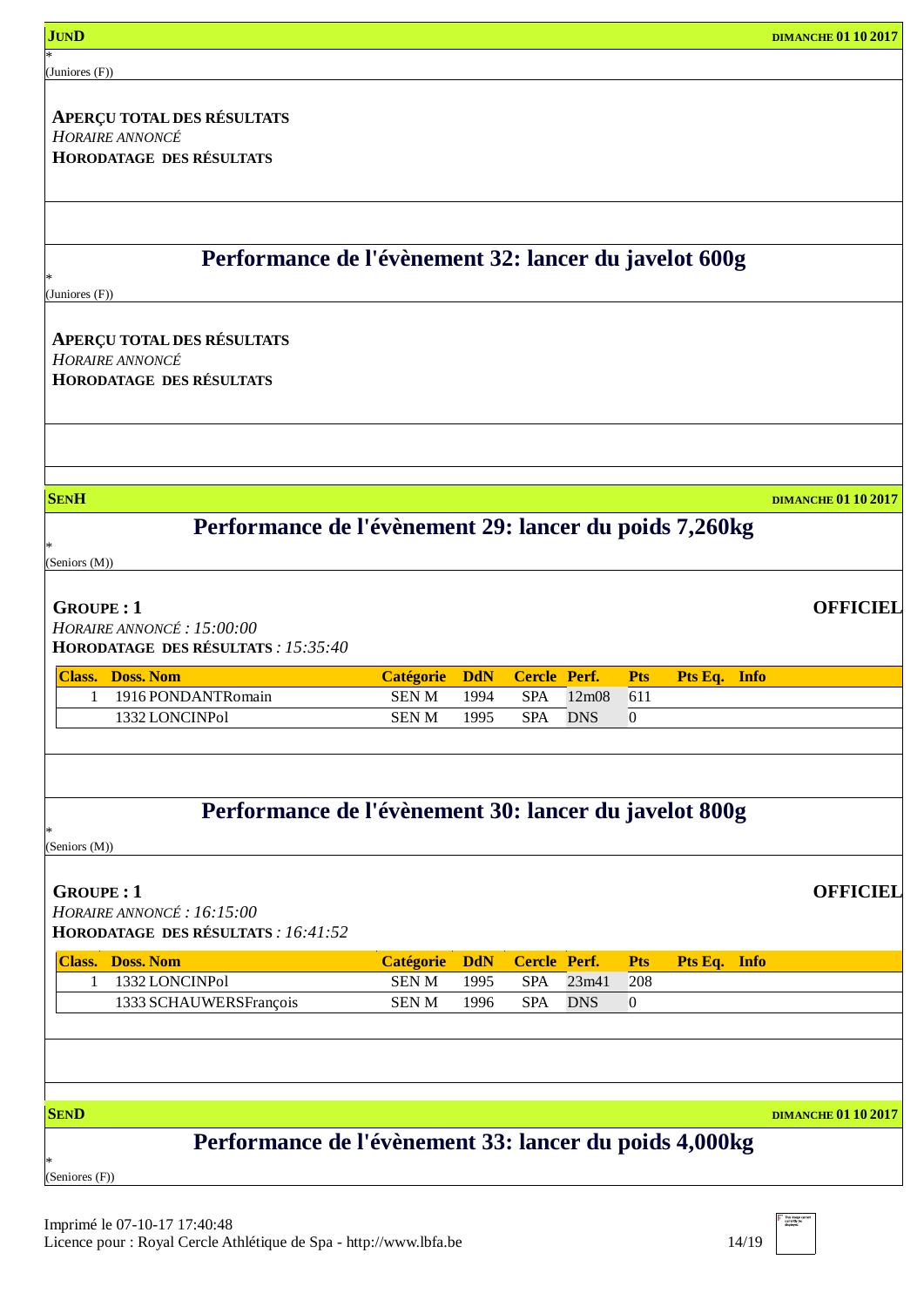| <b>SEND</b>                                                                                                                                                                                                                                       |                      |                    |                            |                   |                   |              |             | <b>DIMANCHE 01 10 2017</b>                                                 |
|---------------------------------------------------------------------------------------------------------------------------------------------------------------------------------------------------------------------------------------------------|----------------------|--------------------|----------------------------|-------------------|-------------------|--------------|-------------|----------------------------------------------------------------------------|
|                                                                                                                                                                                                                                                   |                      |                    |                            |                   |                   |              |             |                                                                            |
| <b>APERÇU TOTAL DES RÉSULTATS</b>                                                                                                                                                                                                                 |                      |                    |                            |                   |                   |              |             |                                                                            |
| HORAIRE ANNONCÉ<br><b>HORODATAGE DES RÉSULTATS</b>                                                                                                                                                                                                |                      |                    |                            |                   |                   |              |             |                                                                            |
|                                                                                                                                                                                                                                                   |                      |                    |                            |                   |                   |              |             |                                                                            |
|                                                                                                                                                                                                                                                   |                      |                    |                            |                   |                   |              |             |                                                                            |
| Performance de l'évènement 34: lancer du javelot 600g                                                                                                                                                                                             |                      |                    |                            |                   |                   |              |             |                                                                            |
| (Seniores (F))                                                                                                                                                                                                                                    |                      |                    |                            |                   |                   |              |             |                                                                            |
| <b>GROUPE: 1</b>                                                                                                                                                                                                                                  |                      |                    |                            |                   |                   |              |             | <b>OFFICIEL</b>                                                            |
| HORAIRE ANNONCÉ: 17:00:00                                                                                                                                                                                                                         |                      |                    |                            |                   |                   |              |             |                                                                            |
| HORODATAGE DES RÉSULTATS : 17:38:46                                                                                                                                                                                                               |                      |                    |                            |                   |                   |              |             |                                                                            |
| <b>Class. Doss. Nom</b>                                                                                                                                                                                                                           | <b>Catégorie</b>     | <b>DdN</b>         | <b>Cercle Perf.</b>        |                   | <b>Pts</b>        | Pts Eq. Info |             |                                                                            |
| 1051 LAURANTChloé<br>$\mathbf{1}$                                                                                                                                                                                                                 | <b>SENF</b>          | 1995               | <b>SPA</b>                 | 26m <sub>60</sub> | 412               |              |             |                                                                            |
|                                                                                                                                                                                                                                                   |                      |                    |                            |                   |                   |              |             |                                                                            |
|                                                                                                                                                                                                                                                   |                      |                    |                            |                   |                   |              |             |                                                                            |
| <b>TCH</b>                                                                                                                                                                                                                                        |                      |                    |                            |                   |                   |              |             | <b>DIMANCHE 01 10 2017</b>                                                 |
|                                                                                                                                                                                                                                                   |                      |                    |                            |                   |                   |              |             |                                                                            |
| Performance de l'évènement 35: 200 mètres                                                                                                                                                                                                         |                      |                    |                            |                   |                   |              |             |                                                                            |
|                                                                                                                                                                                                                                                   |                      |                    |                            |                   |                   |              |             |                                                                            |
|                                                                                                                                                                                                                                                   |                      |                    |                            |                   |                   |              |             |                                                                            |
| (Toutes catégories (M))                                                                                                                                                                                                                           |                      |                    |                            |                   |                   |              |             |                                                                            |
|                                                                                                                                                                                                                                                   |                      |                    |                            |                   |                   |              |             |                                                                            |
|                                                                                                                                                                                                                                                   |                      |                    |                            |                   |                   |              |             |                                                                            |
|                                                                                                                                                                                                                                                   |                      |                    |                            |                   |                   |              |             |                                                                            |
|                                                                                                                                                                                                                                                   | <b>Catégorie</b>     | <b>DdN</b>         | <b>Cercle Perf.</b>        |                   | <b>Pts</b>        | Pts Eq.      | <b>Info</b> |                                                                            |
| 1333 SCHAUWERSFrançois<br>1                                                                                                                                                                                                                       | <b>SENM</b>          | 1996               | <b>SPA</b>                 | 23.99             | 694               |              |             |                                                                            |
| $\overline{c}$<br>185 BOUVARTBenjamin                                                                                                                                                                                                             | CAD M                | 2002               | CAF                        | 27.50             | 412               |              |             |                                                                            |
| 3<br>368 DROOGHAAGNoa                                                                                                                                                                                                                             | CAD <sub>M</sub>     | 2003               | <b>SPA</b>                 | 27.60             | 404               |              |             |                                                                            |
| 81 PROVOOSTEthan                                                                                                                                                                                                                                  | CAD <sub>M</sub>     | 2002               | <b>HERV DNS</b>            |                   | $\boldsymbol{0}$  |              |             |                                                                            |
|                                                                                                                                                                                                                                                   |                      |                    |                            |                   |                   |              |             |                                                                            |
|                                                                                                                                                                                                                                                   |                      |                    |                            |                   |                   |              |             |                                                                            |
|                                                                                                                                                                                                                                                   |                      |                    |                            |                   |                   |              |             |                                                                            |
|                                                                                                                                                                                                                                                   |                      |                    |                            |                   |                   |              |             |                                                                            |
| 2431 DUMORTIERRomain<br>1                                                                                                                                                                                                                         | <b>Catégorie</b>     | <b>DdN</b><br>2001 | Cercle Perf.<br><b>SPA</b> | 25.71             | <b>Pts</b><br>547 | Pts Eq. Info |             |                                                                            |
| 87 HERVERSFlorent<br>2                                                                                                                                                                                                                            | <b>SCOM</b><br>CAD M | 2002               | <b>HERV</b>                | 27.34             | 423               |              |             |                                                                            |
| 3                                                                                                                                                                                                                                                 |                      |                    |                            |                   |                   |              |             |                                                                            |
| 231 HUCHEZKévin°<br>9943 MARENNETom<br>4                                                                                                                                                                                                          | CAD M<br>CAD M       | 2002<br>2003       | CAF<br><b>MALM 27.92</b>   | 27.55             | 408<br>382        |              |             | <b>OFFICIEL</b><br>$VENT: -0.1 M/S$<br><b>OFFICIEL</b><br>$VENT: +0.3 M/S$ |
|                                                                                                                                                                                                                                                   |                      |                    |                            |                   |                   |              |             |                                                                            |
|                                                                                                                                                                                                                                                   |                      |                    |                            |                   |                   |              |             |                                                                            |
| Performance de l'évènement 36: 2000 mètres                                                                                                                                                                                                        |                      |                    |                            |                   |                   |              |             |                                                                            |
| $S$ ÉRIE : 1<br>HORAIRE ANNONCÉ: 15:30:00<br>HORODATAGE DES RÉSULTATS : 16:05:58<br><b>Class. Doss. Nom</b><br>SÉRIE: 2<br>HORAIRE ANNONCÉ: 15:40:00<br>HORODATAGE DES RÉSULTATS : 16:05:58<br><b>Class. Doss. Nom</b><br>(Toutes catégories (M)) |                      |                    |                            |                   |                   |              |             |                                                                            |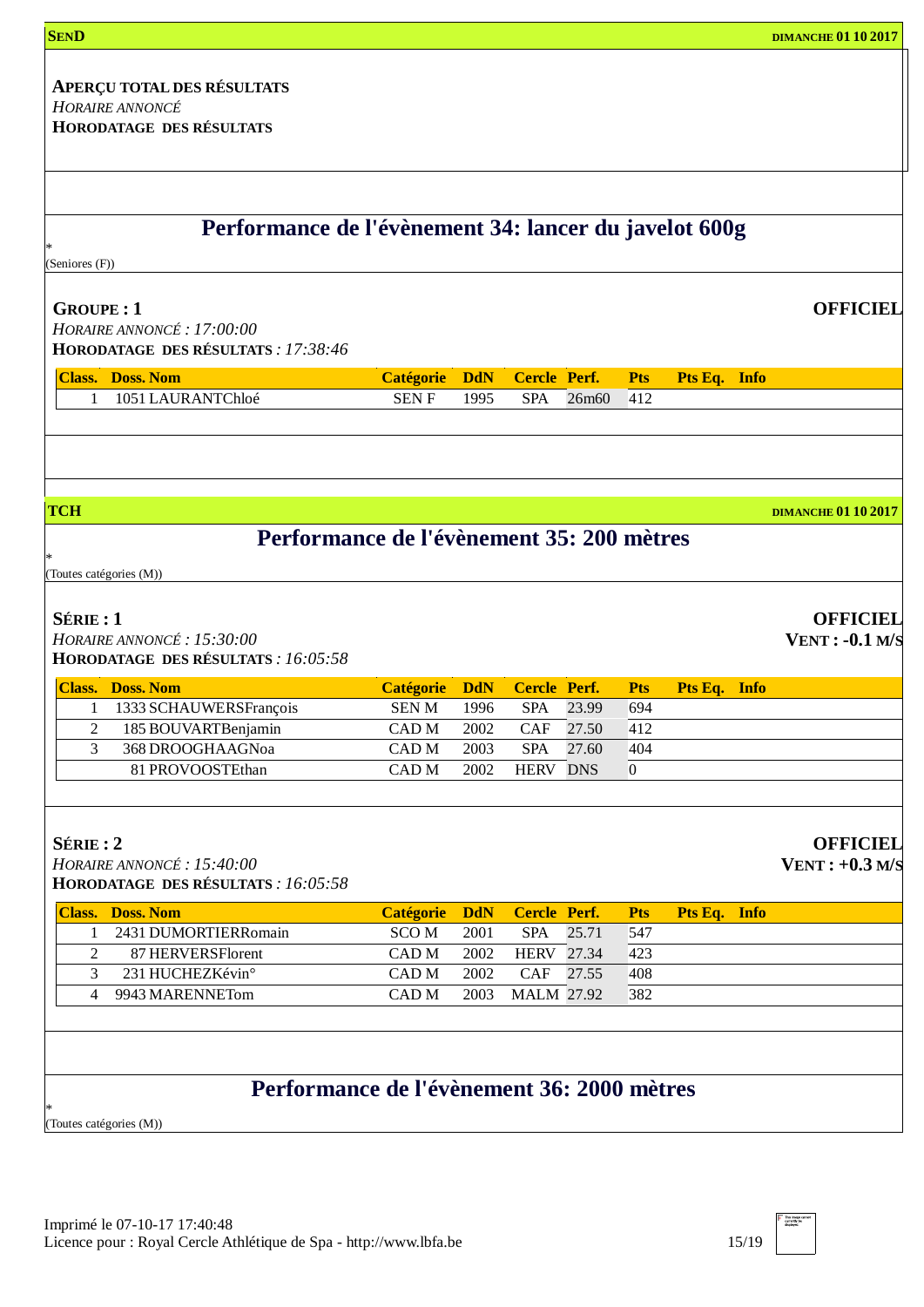### **SÉRIE : 1**

*HORAIRE ANNONCÉ : 16:15:00*

| HORODATAGE DES RÉSULTATS : 17:03:06 |  |
|-------------------------------------|--|
|                                     |  |

| Class. | <b>Doss, Nom</b>         | <b>Catégorie</b> | <b>DdN</b> | <b>Cercle Perf.</b> |             | <b>Pts</b>     | Pts Eq. Info |  |
|--------|--------------------------|------------------|------------|---------------------|-------------|----------------|--------------|--|
|        | 2145 QUOIRINJean-Daniel  | SCO M            | 2001       | <b>SER</b>          | 6:11.55     | $\overline{0}$ |              |  |
| 2      | 28 ARENDDylan            | <b>JUN M</b>     | 1999       | <b>SER</b>          | $6:15.56$ 0 |                |              |  |
| 3      | 2144 PAQUEAntoine        | SCO M            | 2000       | <b>SER</b>          | 6:16.43     | $\overline{0}$ |              |  |
| 4      | 1195 JANSENBenoît        | SEN M            | 1984       | <b>SER</b>          | $6:17.59$ 0 |                |              |  |
| 5      | 9947 TROISFONTAINESAlban | CAD M            | 2002       | <b>ACBB</b>         | 6:18.13     | $\overline{0}$ |              |  |
| 6      | 3666 HEMELAERSLaurent    | M35              | 1980       | <b>SER</b>          | 6:19.03     | $\overline{0}$ |              |  |
| 7      | 2104 BOCKIAU Antoine     | SCO M            | 2000       | <b>SER</b>          | 6:29.83     | $\overline{0}$ |              |  |
| 8      | 3742 LEJEUNEBernard      | M45              | 1971       | <b>SPA</b>          | 6:35.20     | $\theta$       |              |  |
| 9      | 1141 COLLETTEJonathan    | <b>SENM</b>      | 1994       | <b>SER</b>          | 6:55.54     | $\Omega$       |              |  |
| 10     | 4598 THOMASSINThibaut    | M35              | 1981       | <b>SER</b>          | 6:57.09     | $\theta$       |              |  |
| 11     | 388 DEHARREMathieu       | CAD M            | 2002       | <b>SER</b>          | 7:10.98     | $\Omega$       |              |  |
| 12     | 9948 BELGOMBRIDjamel     | M50              | 1964       | <b>SER</b>          | 7:15.79     | $\overline{0}$ |              |  |
| 13     | 9946 DELBECQSelim        | <b>SENM</b>      | 1985       | <b>SER</b>          | 7:34.07     | $\Omega$       |              |  |
| 14     | 2222 COURARDBaptiste     | SCO M            | 2001       | <b>SPA</b>          | 7:47.71     | $\overline{0}$ |              |  |
| 15     | 9949 COLAEmmanuel        | SCO M            | 2000       | <b>SER</b>          | 7:51.23     | $\overline{0}$ |              |  |
| 16     | 150 PIREArthur           | CAD M            | 2003       | <b>BBS</b>          | 9:01.04     | $\overline{0}$ |              |  |
| 17     | 4019 COLLETTEPierre      | M60              | 1955       | <b>SER</b>          | 10:43.76 0  |                |              |  |

# **Performance de l'évènement 37: saut a la perche**

\* (Toutes catégories (M))

#### **GROUPE : 1**

*HORAIRE ANNONCÉ : 14:30:00* **HORODATAGE DES RÉSULTATS** *: 17:08:06*

| <b>Class.</b> | <b>Doss, Nom</b>     | <b>Catégorie</b> | <b>DdN</b> | Cercle Perf. |                  | <b>Pts</b>     | Pts Eq. Info |  |
|---------------|----------------------|------------------|------------|--------------|------------------|----------------|--------------|--|
|               | 1916 PONDANTRomain   | <b>SENM</b>      | 1994       | <b>SPA</b>   | 3m63             | 517            |              |  |
| 2             | 77 STRAETPierre      | CAD <sub>M</sub> | 2003       | <b>HERV</b>  | 3m43             | 464            |              |  |
| 3             | 3933 RENKINJean-Paul | M50              | 1964       | <b>HERV</b>  | 3m23             | 413            |              |  |
| 4             | 9936 GREIFAntony     | <b>JUN M</b>     | 1998       | <b>CAF</b>   | 3m03             | 364            |              |  |
| 5             | 142 VAN ACKERErwin   | <b>JUN M</b>     | 1999       | <b>CAF</b>   | 3m03             | 364            |              |  |
| 6             | 108 ROUSSELLEAntoine | <b>JUN M</b>     | 1998       | <b>CAF</b>   | 3m03             | 364            |              |  |
| 7             | 81 PROVOOSTEthan     | CAD M            | 2002       | <b>HERV</b>  | 2m83             | 316            |              |  |
| 8             | 1332 LONCINPol       | <b>SENM</b>      | 1995       | <b>SPA</b>   | 2m63             | 271            |              |  |
| 9             | 44 HAYONYann         | CAD M            | 2002       | HF           | 2m33             | 206            |              |  |
| 10            | 126 NADRINBenjamin   | CAD M            | 2003       | <b>SPA</b>   | 1 <sub>m83</sub> | 109            |              |  |
|               | 1448 GERARDGregory   | <b>SENM</b>      | 1997       | <b>CAF</b>   | <b>NM</b>        | $\overline{0}$ |              |  |
|               | 3890 CHANETMichel    | M55              | 1960       | FCHA         | NM               | $\overline{0}$ |              |  |
|               |                      |                  |            |              |                  |                |              |  |

# **Performance de l'évènement 38: triple-saut**

\* (Toutes catégories (M))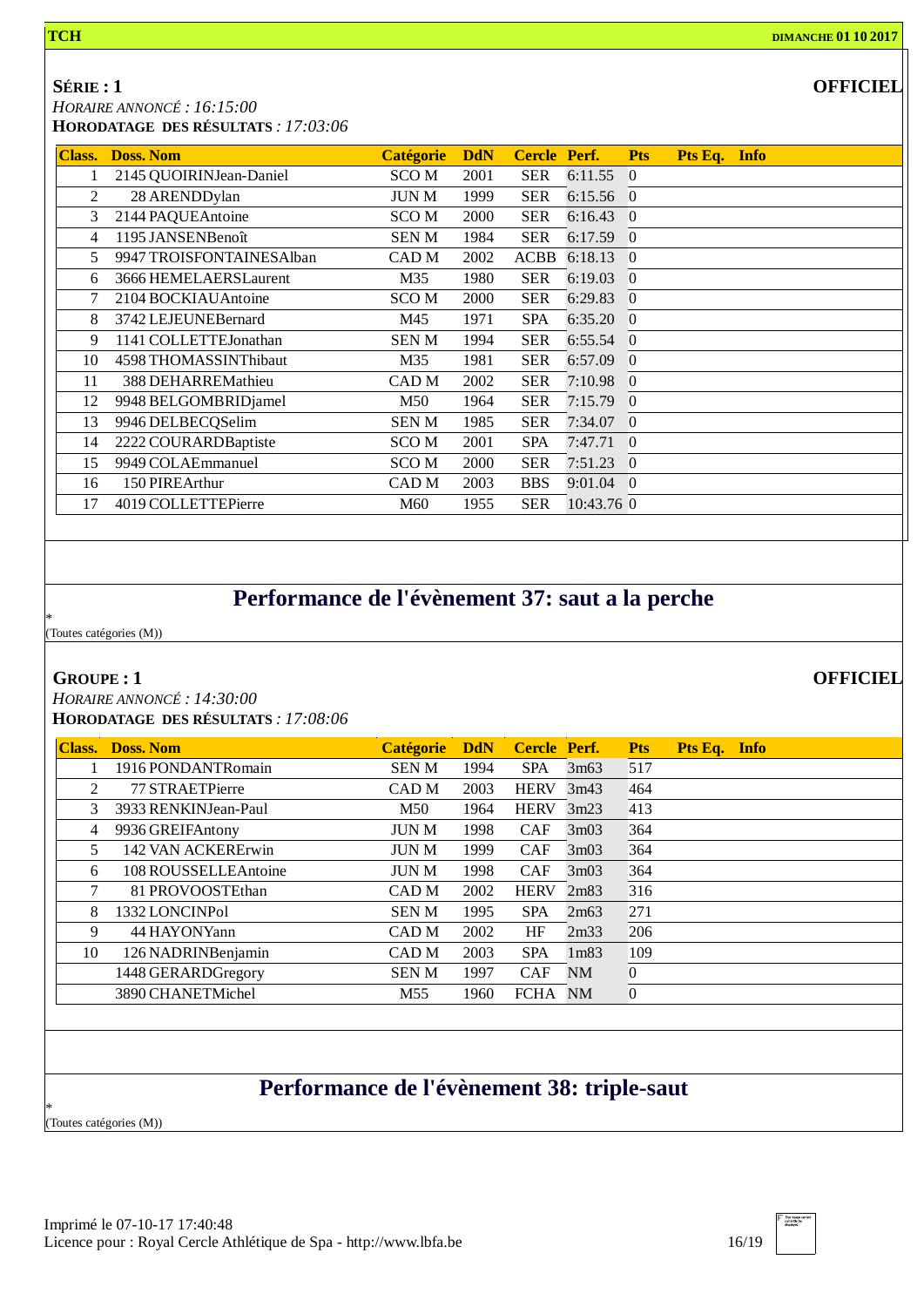### **GROUPE : 1**

*HORAIRE ANNONCÉ : 17:00:00*

| <b>Class.</b> | Doss, Nom               | <b>Catégorie</b> | <b>DdN</b> | <b>Cercle Perf.</b> |             | <b>Pts</b>     | Pts Eq. Info |  |
|---------------|-------------------------|------------------|------------|---------------------|-------------|----------------|--------------|--|
|               | 1332 LONCINPol          | <b>SENM</b>      | 1995       | <b>SPA</b>          | 11m21       | $\theta$       |              |  |
|               |                         |                  |            |                     | $+0.1$ m/s  |                |              |  |
|               | 2 2431 DUMORTIER Romain | SCO M            | 2001       | <b>SPA</b>          | $10m70 - 0$ |                |              |  |
|               |                         |                  |            |                     | 0.6m/s      |                |              |  |
| $\mathcal{E}$ | 2152 PIREVictor         | SCO M            | 2000       | <b>BBS</b>          | $10m24 - 0$ |                |              |  |
|               |                         |                  |            |                     | 0.5m/s      |                |              |  |
| 4             | 3641 REIPMichel         | M50              | 1965       | HF                  | $10m16 - 0$ |                |              |  |
|               |                         |                  |            |                     | $0.4m$ /s   |                |              |  |
|               | 126 NADRINBenjamin      | CAD M            | 2003       | <b>SPA</b>          | <b>DNS</b>  | $\overline{0}$ |              |  |
|               | 1916 PONDANTRomain      | <b>SENM</b>      | 1994       | <b>SPA</b>          | <b>DNS</b>  | $\overline{0}$ |              |  |
|               |                         |                  |            |                     |             |                |              |  |

**TCD DIMANCHE 01 10 2017**

### **Performance de l'évènement 39: 200 mètres**

\* (Toutes catégories (F))

### **SÉRIE : 1**

*HORAIRE ANNONCÉ : 15:30:00* **HORODATAGE DES RÉSULTATS** *: 16:04:51*

| <b>Class.</b> Doss. Nom            | Catégorie DdN Cercle Perf. |      |            |       | Pts <sup>1</sup> | <b>Pts Eq. Info</b> |  |
|------------------------------------|----------------------------|------|------------|-------|------------------|---------------------|--|
| 2880 SAMBARENabilatou <sup>o</sup> | SCO F                      | 2001 | <b>HF</b>  | 27.40 | 679              |                     |  |
| 10 JANSENGina                      | CAD F                      | 2002 | MALM 29.29 |       | 533              |                     |  |
| 399 EVRARDE meline                 | CAD F                      | 2002 | <b>CAF</b> | 29.81 | 495              |                     |  |

# **Performance de l'évènement 40: 2000 mètres**

\* (Toutes catégories (F))

#### **SÉRIE : 1**

*HORAIRE ANNONCÉ : 16:15:00* **HORODATAGE DES RÉSULTATS** *: 17:03:52*

| <b>Class.</b> | <b>Doss, Nom</b>       | <b>Catégorie</b> | <b>DdN</b> | Cercle Perf. |                   | <b>Pts</b>     | Pts Eq. Info |  |
|---------------|------------------------|------------------|------------|--------------|-------------------|----------------|--------------|--|
|               | 1000 COOSEMANSElise    | <b>SENF</b>      | 1996       | <b>SPA</b>   | 7:32.51           | $\theta$       |              |  |
| 2             | 1070 FORTHOMMEMarjorie | <b>SENF</b>      | 1994       | <b>SPA</b>   | $7:32.60 \quad 0$ |                |              |  |
| 3             | 40 BOLDOSophie         | CAD F            | 2002       | HF           | $7:32.69$ 0       |                |              |  |
| 4             | 710 PETITMarilou       | CAD F            | 2002       | <b>SPA</b>   | $7:52.69$ 0       |                |              |  |
|               | 711 DEMARTINZehab      | CAD F            | 2003       | <b>SPA</b>   | 7:52.95           | $\overline{0}$ |              |  |
| 6             | 9945 LOPEZ-NAVAPauline | <b>JUNF</b>      | 1999       | <b>SER</b>   | $7:58.25$ 0       |                |              |  |
|               | 41 FAUCONNIEREline     | <b>JUNF</b>      | 1999       | <b>SPA</b>   | 7:58.89 0         |                |              |  |
| 8             | 9950 GRUOSSOJessica    | W35              | 1982       | <b>SER</b>   | $8:34.03$ 0       |                |              |  |
|               |                        |                  |            |              |                   |                |              |  |
|               |                        |                  |            |              |                   |                |              |  |

**OFFICIEL**

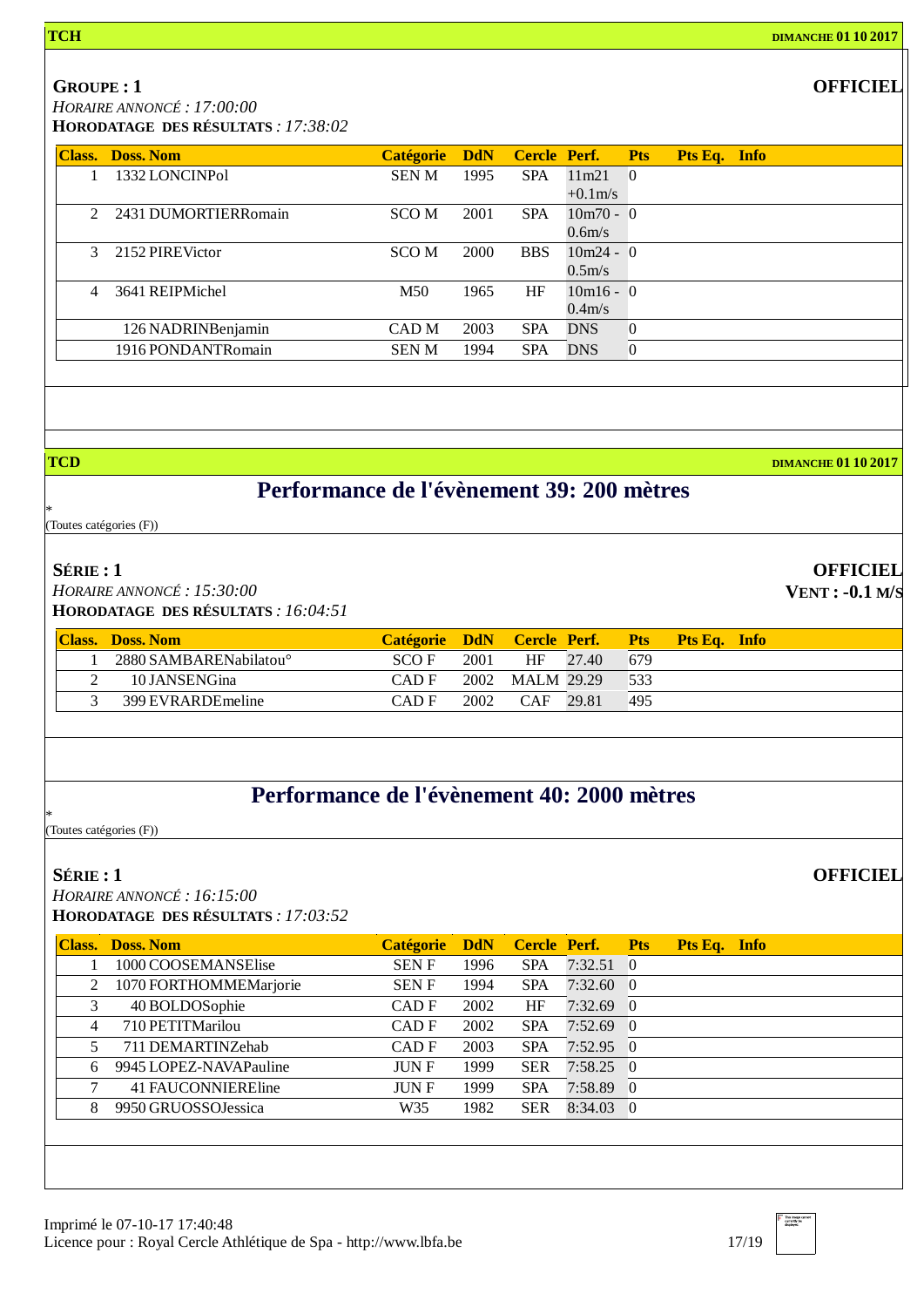| <b>TCD</b>                                      |                                                                                                  |                  |            |                     |                          |                |              |  | <b>DIMANCHE 01 10 2017</b> |
|-------------------------------------------------|--------------------------------------------------------------------------------------------------|------------------|------------|---------------------|--------------------------|----------------|--------------|--|----------------------------|
| Performance de l'évènement 41: saut a la perche |                                                                                                  |                  |            |                     |                          |                |              |  |                            |
| (Toutes catégories (F))                         |                                                                                                  |                  |            |                     |                          |                |              |  |                            |
|                                                 |                                                                                                  |                  |            |                     |                          |                |              |  |                            |
|                                                 | PARTICPANTS QUI NE SONT PAS ENCORE RÉPARTIS DANS LES SÉRIES OU GROUPES<br><b>HORAIRE ANNONCÉ</b> |                  |            |                     |                          |                |              |  | <b>NON OFFICIEL</b>        |
|                                                 | <b>HORODATAGE DES RÉSULTATS</b>                                                                  |                  |            |                     |                          |                |              |  |                            |
|                                                 | <b>Class. Doss. Nom</b>                                                                          | <b>Catégorie</b> | <b>DdN</b> | <b>Cercle Perf.</b> |                          | <b>Pts</b>     | Pts Eq. Info |  |                            |
|                                                 | 399 EVRARDEmeline                                                                                | <b>CADF</b>      | 2002       | <b>CAF</b>          | <b>NM</b>                | $\Omega$       |              |  |                            |
|                                                 |                                                                                                  |                  |            |                     |                          |                |              |  |                            |
|                                                 |                                                                                                  |                  |            |                     |                          |                |              |  |                            |
| <b>GROUPE: 1</b>                                | HORAIRE ANNONCÉ : 14:30:00                                                                       |                  |            |                     |                          |                |              |  | <b>OFFICIEL</b>            |
|                                                 | HORODATAGE DES RÉSULTATS : 17:06:12                                                              |                  |            |                     |                          |                |              |  |                            |
|                                                 | <b>Class. Doss. Nom</b>                                                                          | <b>Catégorie</b> | <b>DdN</b> | <b>Cercle Perf.</b> |                          | <b>Pts</b>     | Pts Eq. Info |  |                            |
| 1                                               | 2615 PLUNUSSéverine                                                                              | W35              | 1979       | <b>HERV</b>         | 3m03                     | 575            |              |  |                            |
| $\mathfrak{D}$                                  | 2919 LILIENAnouk                                                                                 | W35              | 1978       | RFCL 2m43           |                          | 358            |              |  |                            |
|                                                 |                                                                                                  |                  |            |                     |                          |                |              |  |                            |
|                                                 |                                                                                                  |                  |            |                     |                          |                |              |  |                            |
|                                                 | Performance de l'évènement 42: triple-saut                                                       |                  |            |                     |                          |                |              |  |                            |
| (Toutes catégories (F))                         |                                                                                                  |                  |            |                     |                          |                |              |  |                            |
|                                                 |                                                                                                  |                  |            |                     |                          |                |              |  |                            |
| <b>GROUPE: 1</b>                                |                                                                                                  |                  |            |                     |                          |                |              |  | <b>OFFICIEL</b>            |
|                                                 | HORAIRE ANNONCÉ: 16:15:00<br>HORODATAGE DES RÉSULTATS : 17:14:24                                 |                  |            |                     |                          |                |              |  |                            |
|                                                 | <b>Class. Doss. Nom</b>                                                                          | <b>Catégorie</b> | <b>DdN</b> | <b>Cercle Perf.</b> |                          | <b>Pts</b>     | Pts Eq. Info |  |                            |
| 1                                               | 1051 LAURANTChloé                                                                                | <b>SENF</b>      | 1995       | <b>SPA</b>          | $11m14 - 0$              |                |              |  |                            |
|                                                 |                                                                                                  |                  |            |                     | $0.2m$ /s<br>$10m31 - 0$ |                |              |  |                            |
| 2                                               | 2880 SAMBARENabilatou <sup>o</sup>                                                               | SCO F            | 2001       | HF                  | $0.5m$ /s                |                |              |  |                            |
| 3                                               | 2488 DEHEZClara                                                                                  | <b>SCOF</b>      | 2001       | <b>SPA</b>          | $8m58 -$                 | $\mathbf{0}$   |              |  |                            |
| $\overline{4}$                                  | 2487 VOHSCaroline                                                                                | <b>SCOF</b>      | 2001       | <b>SPA</b>          | $0.4m$ /s<br>$8m23 -$    | $\overline{0}$ |              |  |                            |
|                                                 |                                                                                                  |                  |            |                     | 0.3 <sub>m</sub> /s      |                |              |  |                            |
| 5                                               | 345 VOHSCamille                                                                                  | CAD <sub>F</sub> | 2003       | <b>SPA</b>          | $7m95 -$                 | $\overline{0}$ |              |  |                            |
|                                                 |                                                                                                  |                  |            |                     | $1.1m$ /s                |                |              |  |                            |
|                                                 |                                                                                                  |                  |            |                     |                          |                |              |  |                            |
|                                                 |                                                                                                  |                  |            |                     |                          |                |              |  |                            |
|                                                 |                                                                                                  |                  |            |                     |                          |                |              |  |                            |
|                                                 |                                                                                                  |                  |            |                     |                          |                |              |  |                            |
| *                                               | Performance de l'évènement 43: lancer du poids 6,000kg                                           |                  |            |                     |                          |                |              |  |                            |
| (M50)                                           |                                                                                                  |                  |            |                     |                          |                |              |  |                            |
|                                                 |                                                                                                  |                  |            |                     |                          |                |              |  |                            |
| <b>GROUPE: 1</b>                                | HORAIRE ANNONCÉ: 15:00:00                                                                        |                  |            |                     |                          |                |              |  | <b>OFFICIEL</b>            |
|                                                 | HORODATAGE DES RÉSULTATS : 15:35:23                                                              |                  |            |                     |                          |                |              |  |                            |
|                                                 | <b>Class. Doss. Nom</b>                                                                          | <b>Catégorie</b> | <b>DdN</b> | <b>Cercle Perf.</b> |                          | <b>Pts</b>     | Pts Eq. Info |  |                            |
| 1                                               | 3641 REIPMichel                                                                                  | M50              | 1965       | HF                  | 6m48                     | 342            |              |  |                            |
|                                                 |                                                                                                  |                  |            |                     |                          |                |              |  |                            |